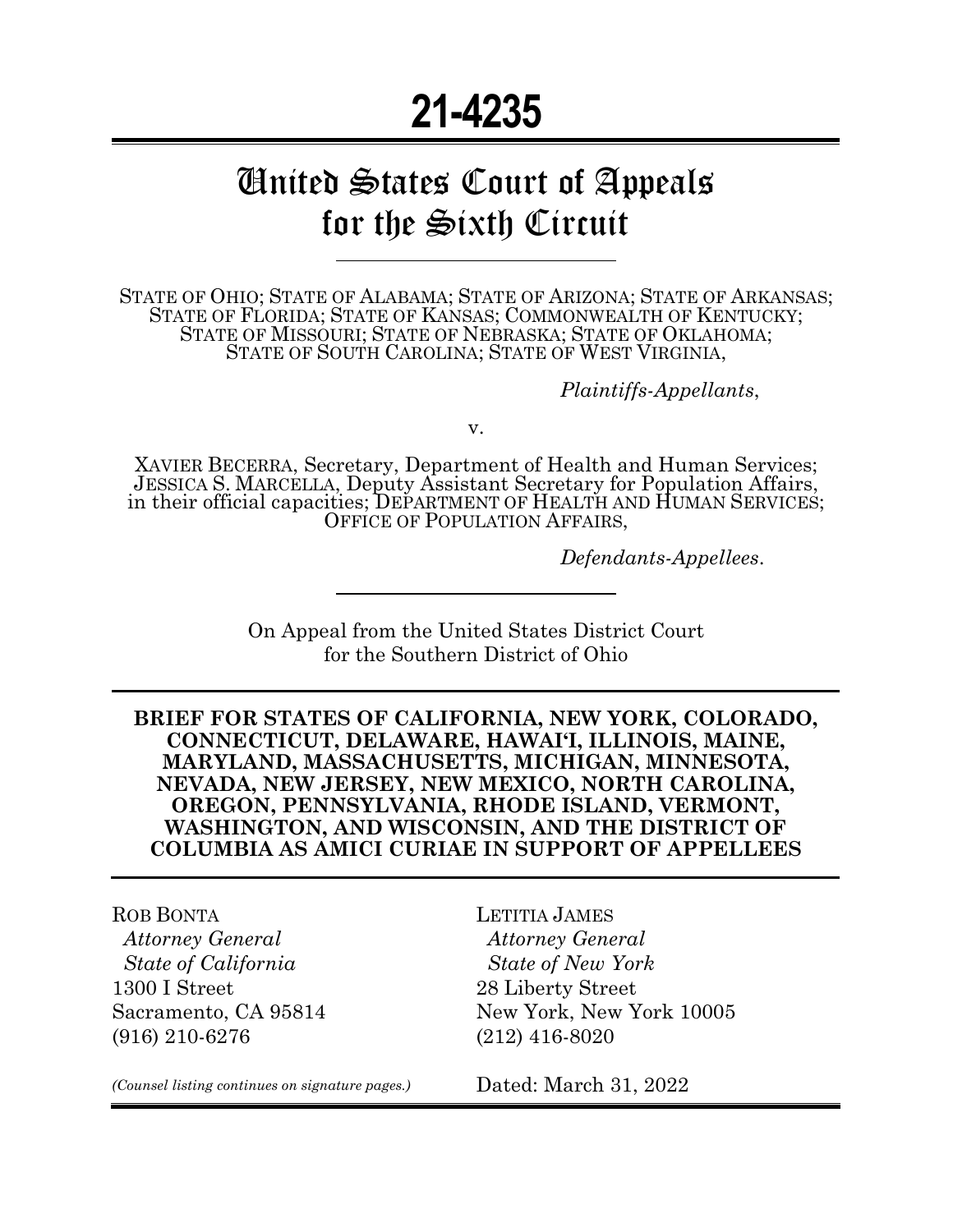### **TABLE OF CONTENTS**

| POINT I                                                                                                                   |
|---------------------------------------------------------------------------------------------------------------------------|
| AMICI STATES' EXPERIENCE CONFIRMS THAT AN INJUNCTION<br>WOULD SEVERELY HARM PATIENTS, PROVIDERS, AND PUBLIC               |
| The Abrupt Policy Reversals in the 2019 Rule Caused a<br>A.<br>Staggering Loss of Title X Providers and Corresponding     |
| The 2019 Rule Obstructed Access to Critical Healthcare<br><b>B.</b><br>Services and Severely Harmed Low-Income, Minority, |
| C.<br>The 2019 Rule Harmed Amici States' Budgets and                                                                      |
| The 2021 Rule's Return to the Longstanding Policies of<br>D.<br>the Title X Program Has Permitted Providers to Reenter    |
| POINT II                                                                                                                  |
| INJUNCTIVE RELIEF IS NOT WARRANTED AT THIS STAGE OF THE<br>PROCEEDINGS AND, IF GRANTED AT ALL, MUST ACCOUNT FOR           |
|                                                                                                                           |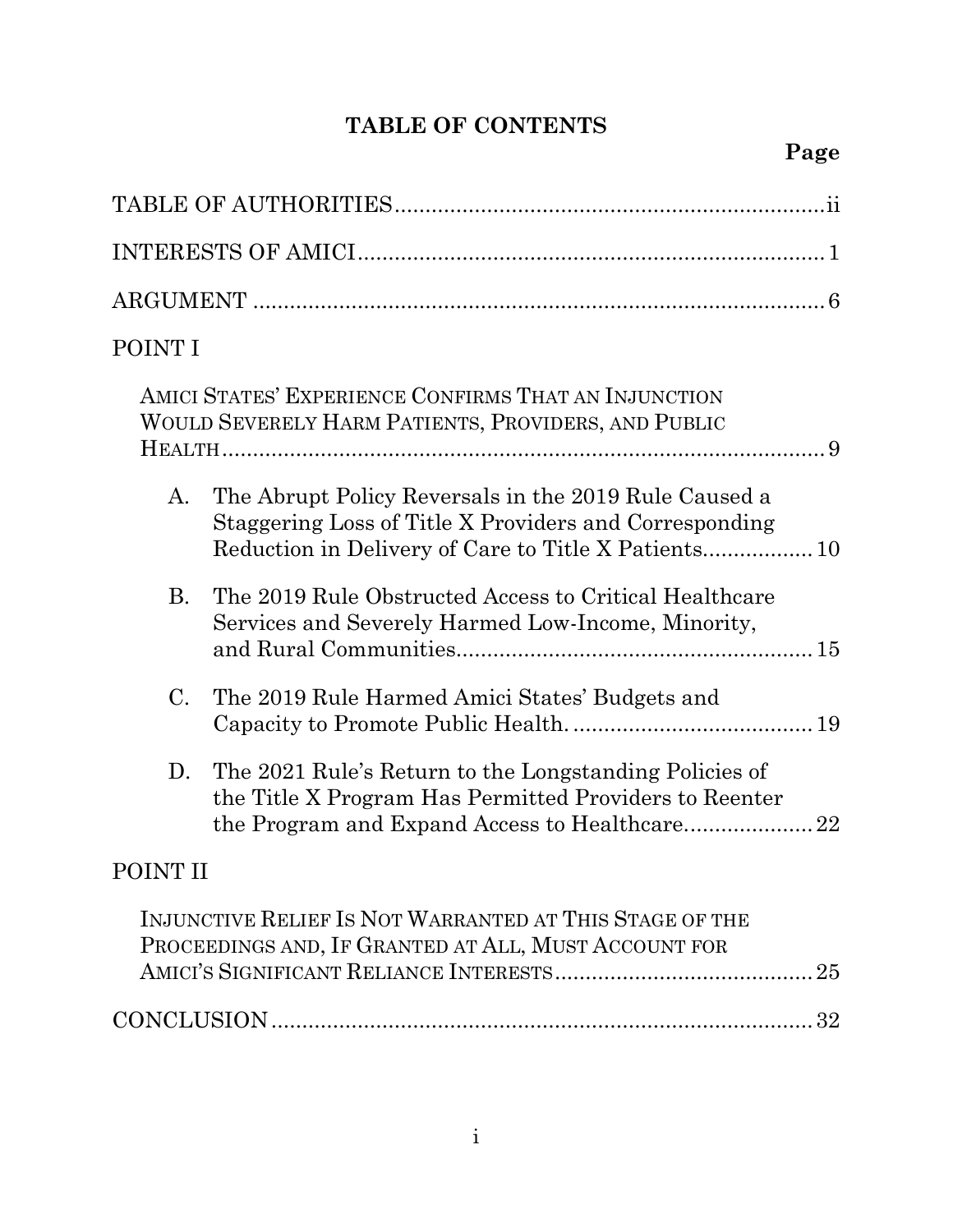### **TABLE OF AUTHORITIES**

<span id="page-2-0"></span>

| Cases                                                         | Page(s) |
|---------------------------------------------------------------|---------|
| Allied-Signal, Inc. v. U.S. Nuclear Regul. Comm'n,            |         |
| Aurelius Inv., LLC v. Puerto Rico,                            |         |
| Benisek v. Lamone,                                            |         |
| Black Warrior Riverkeeper, Inc. v. U.S. Army Corps of Eng'rs, |         |
| Buckley v. Valeo,                                             |         |
| California ex rel. Becerra v. Azar,                           |         |
| Central & S.W. Servs., Inc. v. EPA,                           |         |
| D.T. v. Sumner Cnty. Schs.,                                   |         |
| Department of Homeland Sec. v. Regents of the Univ. of Cal.,  |         |
| $e$ Bay Inc. v. MercExchange, L.L.C.,                         |         |
| EEOC v. CBS, Inc.,                                            |         |
| <i>Encino Motorcars, LLC v. Navarro,</i>                      |         |
| Friends of the Earth, Inc. v. EPA,                            |         |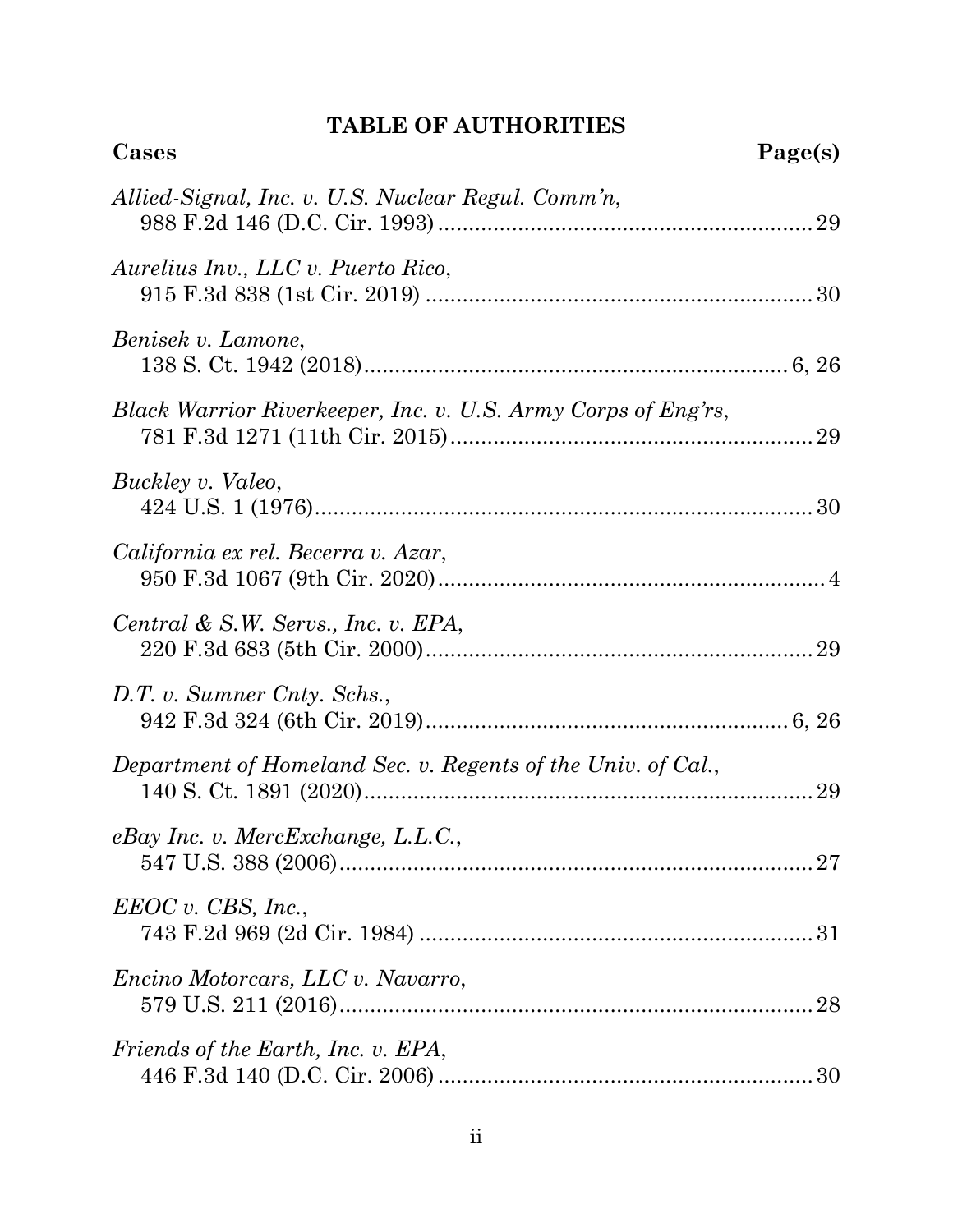## **Cases Page(s)**

| Hecht Co. v. Bowles,                                                                                                |
|---------------------------------------------------------------------------------------------------------------------|
| Mayor & City Council of Baltimore v. Azar,                                                                          |
| Moore v. Madigan,                                                                                                   |
| NAACP v. Trump,                                                                                                     |
| Natural Res. Def. Council, Inc. v. EPA,                                                                             |
| Northern Pipeline Constr. Co. v. Marathon Pipe Line Co.,                                                            |
| <i>Ohio v. Becerra,</i><br>No. 21-4235, 2022 WL 413680 (6th Cir. Feb. 8, 2022) 7, 24, 27, 28                        |
| Radio-Television News Dirs. Ass'n v. FCC,                                                                           |
| Texas Ass'n of Mfrs. v. United States Consumer Prod. Safety Comm'n,                                                 |
| Winter v. Natural Res. Def. Council, Inc.,                                                                          |
| Regulations                                                                                                         |
| Compliance with Statutory Program Integrity                                                                         |
| Ensuring Access to Equitable, Affordable, Client-Centered,<br>Quality Family Planning Services, 86 Fed. Reg. 19,812 |
|                                                                                                                     |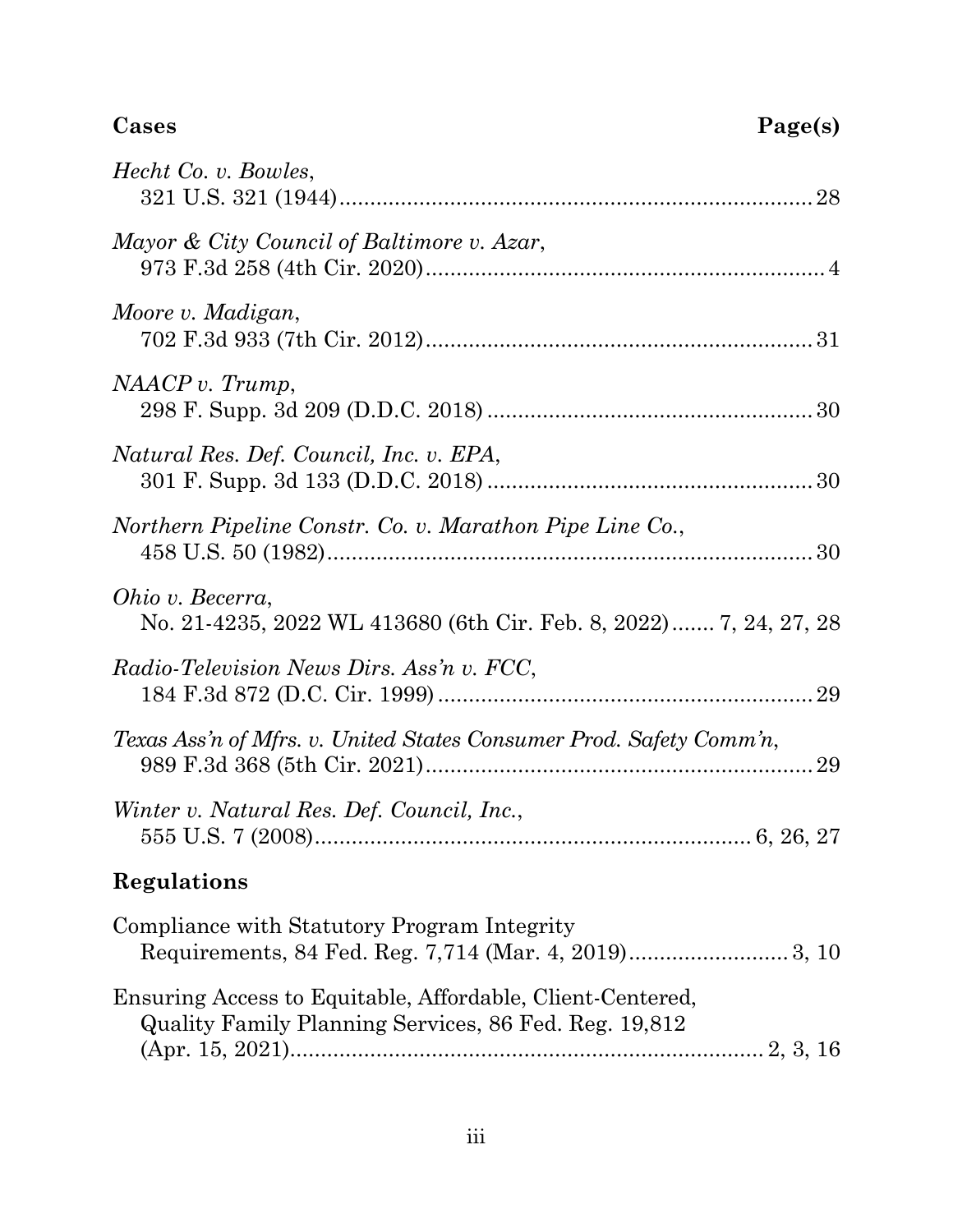## **Regulations Page(s)**

| Ensuring Access to Equitable, Affordable, Client-Centered, |  |
|------------------------------------------------------------|--|
| Quality Family Planning Services, 86 Fed. Reg. 56,144      |  |
|                                                            |  |

### **Miscellaneous Authorities**

| American Coll. of Obstetricians & Gynecologists, Comm. on<br>Health Care for Underserved Women, Comm. Op. No. 586<br>$(2014)$ , https://www.acog.org/-<br>/media/project/acog/acogorg/clinical/files/committee-<br>opinion/articles/2014/02/health-disparities-in-rural-women.pdf 18                                                                     |  |
|----------------------------------------------------------------------------------------------------------------------------------------------------------------------------------------------------------------------------------------------------------------------------------------------------------------------------------------------------------|--|
| American Med. Ass'n, Code of Medical Ethics Op. E-2.1.1 (2017),<br>https://www.ama-assn.org/delivering-care/ethics/informed-consent10                                                                                                                                                                                                                    |  |
| American Med. Ass'n, Code of Medical Ethics Op. E-2.1.3 (2017),<br>https://www.ama-assn.org/delivering-care/ethics/withholding-                                                                                                                                                                                                                          |  |
| Brittni Frederiksen et al., Data Note: Impact of New Title X<br>Regulations on Network Participation, Kaiser Fam. Found.<br>(Sept. 20, 2019), https://www.kff.org/womens-health-<br>policy/issue-brief/data-note-impact-of-new-title-x-                                                                                                                  |  |
| Brittni Frederiksen et al., Data Note: Is the Supplemental<br>Title X Funding Awarded by HHS Filling in the Gaps in<br><i>the Program?</i> , Kaiser Fam. Found. (Oct. 18, 2019),<br>https://www.kff.org/womens-health-policy/issue-<br>brief/data-note-is-the-supplemental-title-x-funding-<br>awarded-by-hhs-filling-in-the-gaps-in-the-program/ 11, 18 |  |
| Brittni Frederiksen et al., Key Elements of the Biden<br>Administration's Proposed Title X Regulation, Kaiser<br>Fam. Found. (May 5, 2021), https://www.kff.org/womens-<br>health-policy/issue-brief/key-elements-of-the-biden-                                                                                                                          |  |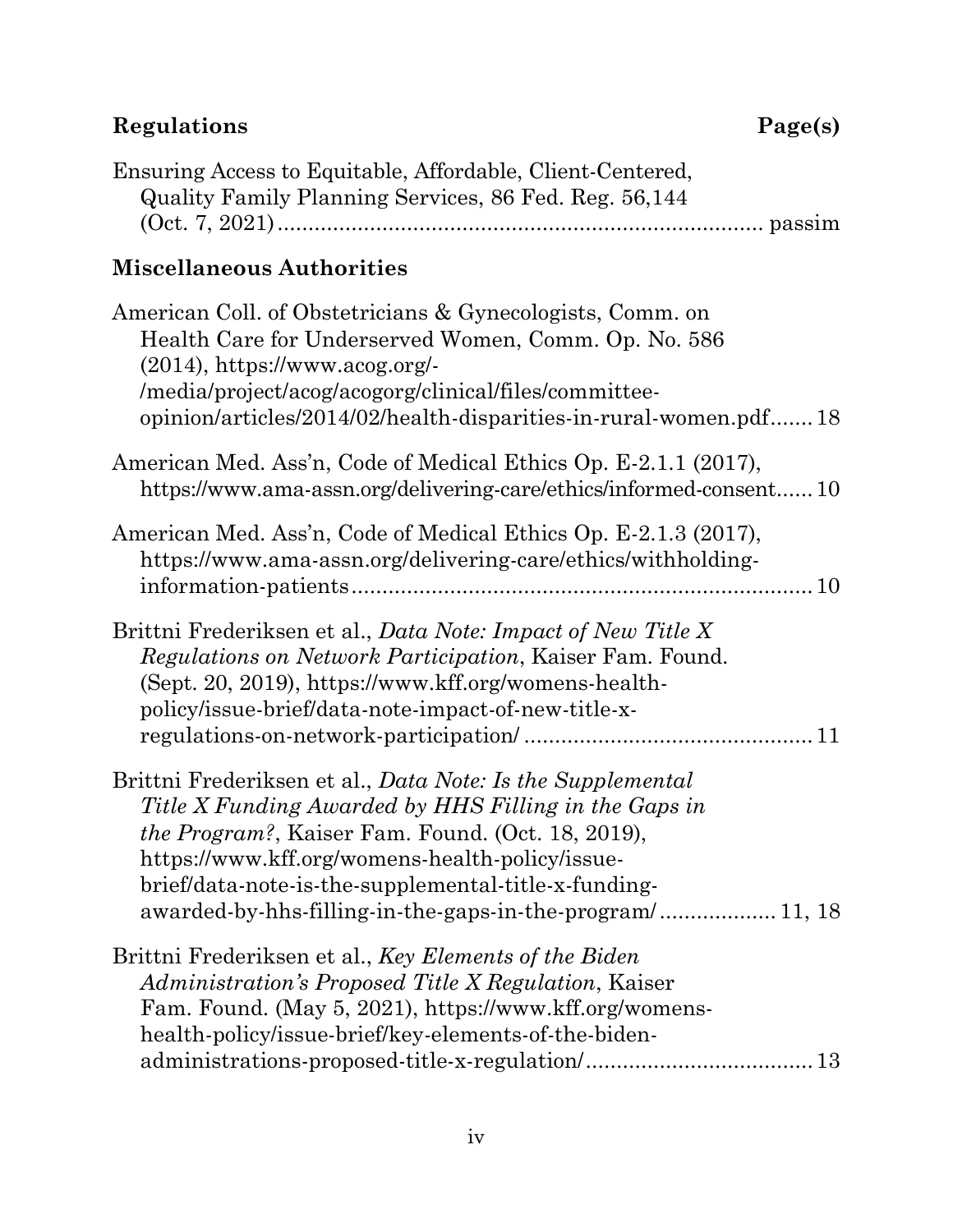### **Miscellaneous Authorities**

| Page(s) |  |
|---------|--|
|---------|--|

| Brittni Frederiksen et al., Rebuilding Title X: New                                                                                                                                                                                                 |  |
|-----------------------------------------------------------------------------------------------------------------------------------------------------------------------------------------------------------------------------------------------------|--|
| Regulations for the Federal Family Planning Program,                                                                                                                                                                                                |  |
| Kaiser Fam. Found. (Nov. 3, 2021),<br>https://www.kff.org/womens-health-policy/issue-                                                                                                                                                               |  |
| brief/rebuilding-title-x-new-regulations-for-the-federal-                                                                                                                                                                                           |  |
|                                                                                                                                                                                                                                                     |  |
| Christina Fowler et al., Title X Family Planning Annual<br><i>Report: 2018 National Summary (Off. of Population)</i><br>Affs. 2019), https://opa.hhs.gov/sites/default/files/2020-                                                                  |  |
|                                                                                                                                                                                                                                                     |  |
| Christina Fowler et al., Title X Family Planning Annual<br><i>Report: 2019 National Summary (Off. of Population)</i><br>Affs. 2020), https://opa.hhs.gov/sites/default/files/2020-                                                                  |  |
| Christina Fowler et al., Title X Family Planning Annual<br><i>Report: 2020 National Summary (Off. of Population)</i><br>Affs. 2021), https://opa.hhs.gov/sites/default/files/2021-<br>09/title-x-fpar-2020-national-summary-sep-2021.pdf 12, 14, 18 |  |
| Comment Letter from Att'ys Gen. (May 17, 2021),<br>https://ag.ny.gov/sites/default/files/letter_from_23_state_a<br>ttorneys_general_in_support_of_proposed_title_x_rule_ma                                                                          |  |
| Comment Letter from George M. Abraham, President, Am.<br>Coll. of Physicians (May 17, 2021),                                                                                                                                                        |  |
| https://www.regulations.gov/comment/HHS-OS-2021-                                                                                                                                                                                                    |  |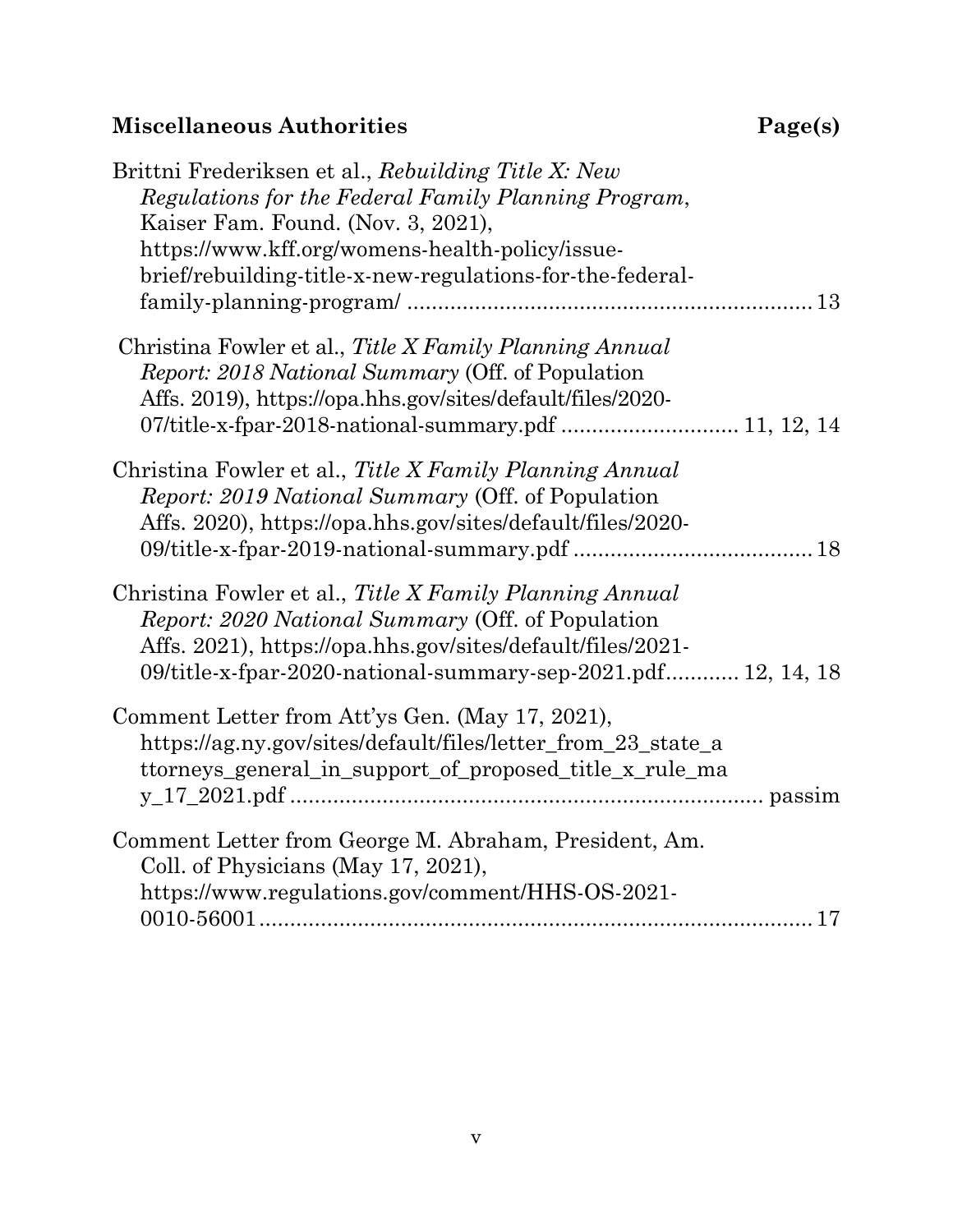### **Miscellaneous Authorities Page(s)**

| Kathryn Kost & Laura Lindberg, <i>Pregnancy Intentions</i> ,<br>Maternal Behaviors, and Infant Health: Investigating<br>Relationships with New Measures and Propensity Score<br><i>Analysis</i> , 52 Demography 83 (2015),<br>https://read.dukeupress.edu/demography/article/52/1/83/16<br>9378/Pregnancy-Intentions-Maternal-Behaviors-and-Infant 16                                    |
|------------------------------------------------------------------------------------------------------------------------------------------------------------------------------------------------------------------------------------------------------------------------------------------------------------------------------------------------------------------------------------------|
| Kristine Hopkins et al., Women's Experiences Seeking<br>Publicly Funded Family Planning Services in Texas,<br>47 Persps. on Sexual & Reprod. Health 63 (2015),<br>https://www.ncbi.nlm.nih.gov/pmc/articles/PMC4478214/p                                                                                                                                                                 |
| M. Antonia Biggs et al., Findings from the 2012 Family PACT<br>Client Exit Interviews (Bixby Ctr. for Glob. Reprod. Health 2014),<br>https://bixbycenter.ucsf.edu/sites/bixbycenter.ucsf.edu/files/3.%20                                                                                                                                                                                 |
| Megan L. Kavanaugh et al., Use of Health Insurance Among Clients<br>Seeking Contraceptive Services at Title X-Funded Facilities in<br>2016, 50 Persps. on Sexual & Reprod. Health 101 (2018),<br>https://onlinelibrary.wiley.com/doi/epdf/10.1363/psrh.1206115                                                                                                                           |
| Office of the Assistant Sec'y for Plan. & Evaluation, U.S.<br>Dep't of Health & Hum. Servs., 2019 Poverty Guidelines                                                                                                                                                                                                                                                                     |
| Press Release, U.S. Dep't of Health & Hum. Servs.,<br>HHS Awards \$256.6 Million to Expand and Restore<br>Access to Equitable and Affordable Title X Family<br><i>Planning Services Nationwide</i> (Mar. 30, 2022),<br>https://www.hhs.gov/about/news/2022/03/30/hhs-awards-<br>256-million-to-expand-restore-access-to-equitable-<br>affordable-title-x-family-planning-services-<br>25 |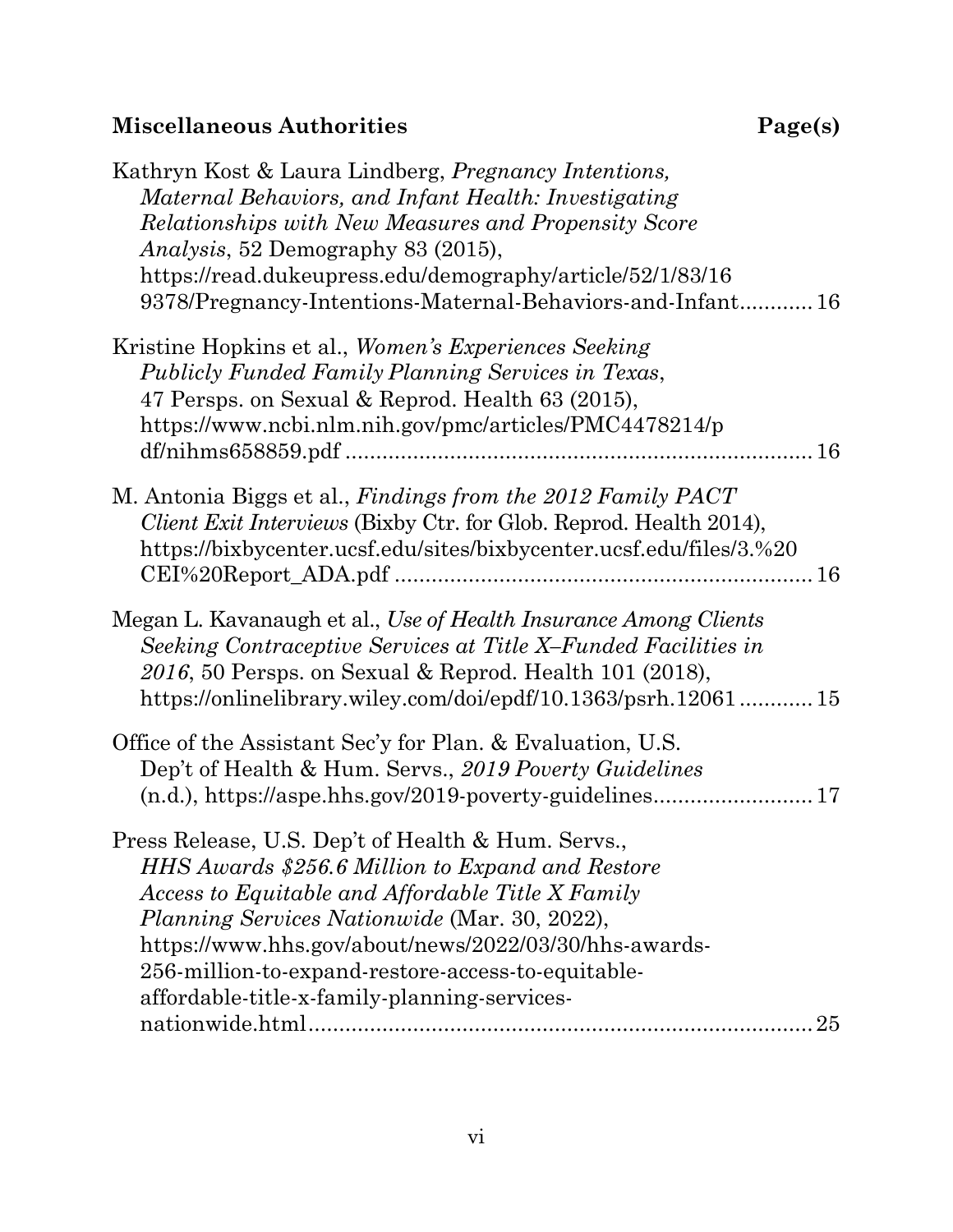### **Miscellaneous Authorities Page(s)**

| Press Release, U.S. Dep't of Health & Hum. Servs.,        |                |
|-----------------------------------------------------------|----------------|
| HHS Awards \$6.6 Million to Address Increased Need        |                |
| for Title X Family Planning Services (Jan. 21, 2022),     |                |
| https://www.hhs.gov/about/news/2022/01/21/hhs-awards-     |                |
| 6.6-million-address-increased-need-for-title-x-family-    |                |
|                                                           | 9 <sub>A</sub> |
| Ronald M. Levin, "Vacation" at Sea: Judicial Remedies and |                |

*Equitable Discretion in Administrative Law*, 53 Duke L.J. 291 (2003),<https://scholarship.law.duke.edu/dlj/vol53/iss2/1/> ................[.28](#page-35-3)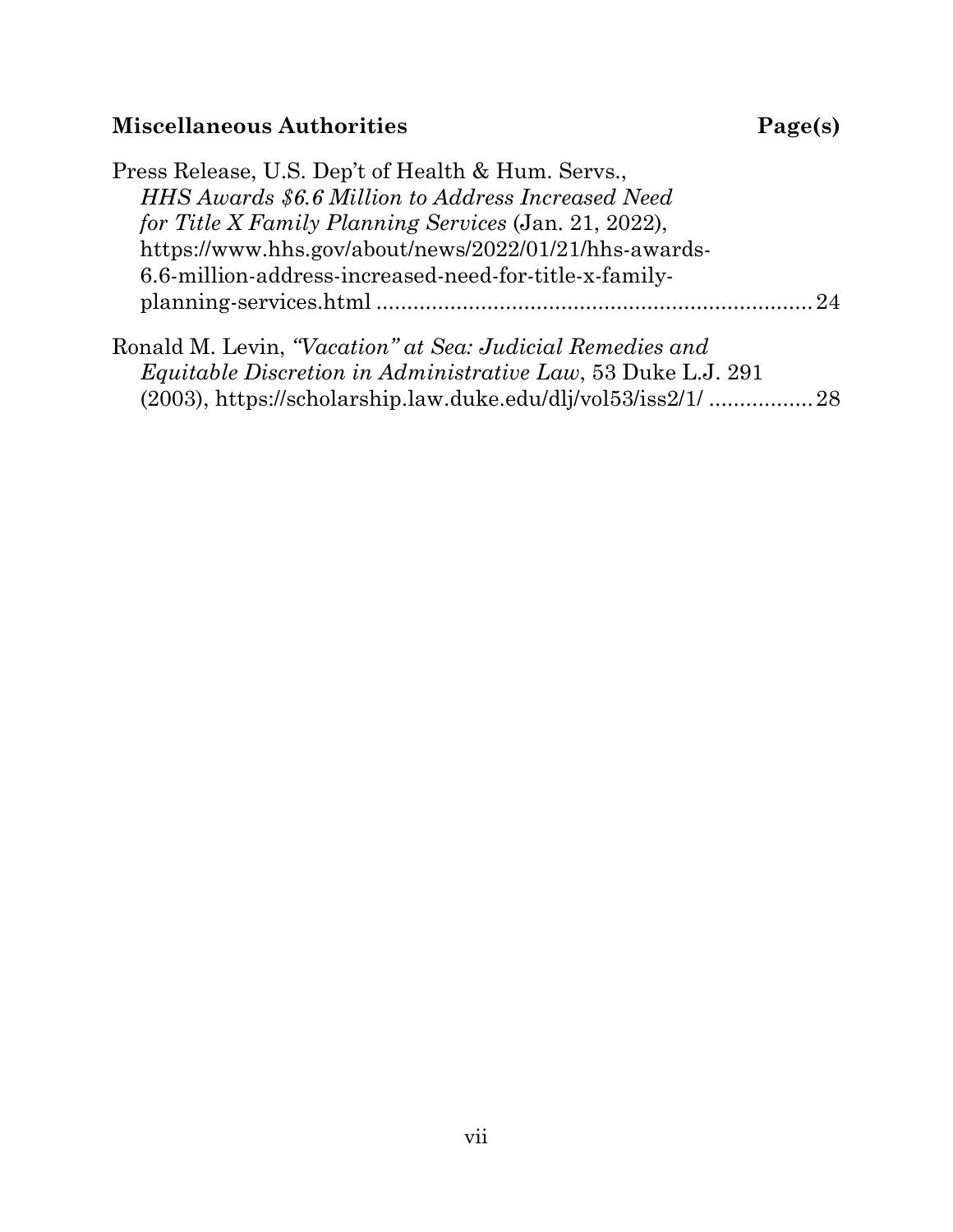#### **INTERESTS OF AMICI**

<span id="page-8-1"></span><span id="page-8-0"></span>Appellants challenge an order of the United States District Court for the Southern District of Ohio (Black, J.) that denied their motion for a preliminary injunction to halt the continued application of a 2021 federal rule regulating the operation of the Title X program. *See* Ensuring Access to Equitable, Affordable, Client-Centered, Quality Family Planning Services, 86 Fed. Reg. 56,144 (Oct. 7, 2021) ("2021 Rule"). This Court previously denied appellants' motion for an injunction pending appeal because appellants' alleged expectation of harm from the 2021 Rule was unsupported or too speculative and thus could not establish a likelihood of irreparable injury. The Court's reasoning applies equally at this stage of the proceedings. For that reason and the reasons outlined below, the Court should affirm the district court's order denying appellants' motion for a preliminary injunction. The Court should also reject appellants' request on appeal for entry of judgment and a permanent injunction in their favor.

The States of California, New York, Colorado, Connecticut, Delaware, Hawai'i, Illinois, Maine, Maryland, Massachusetts, Michigan, Minnesota, Nevada, New Jersey, New Mexico, North Carolina, Oregon, Pennsylvania,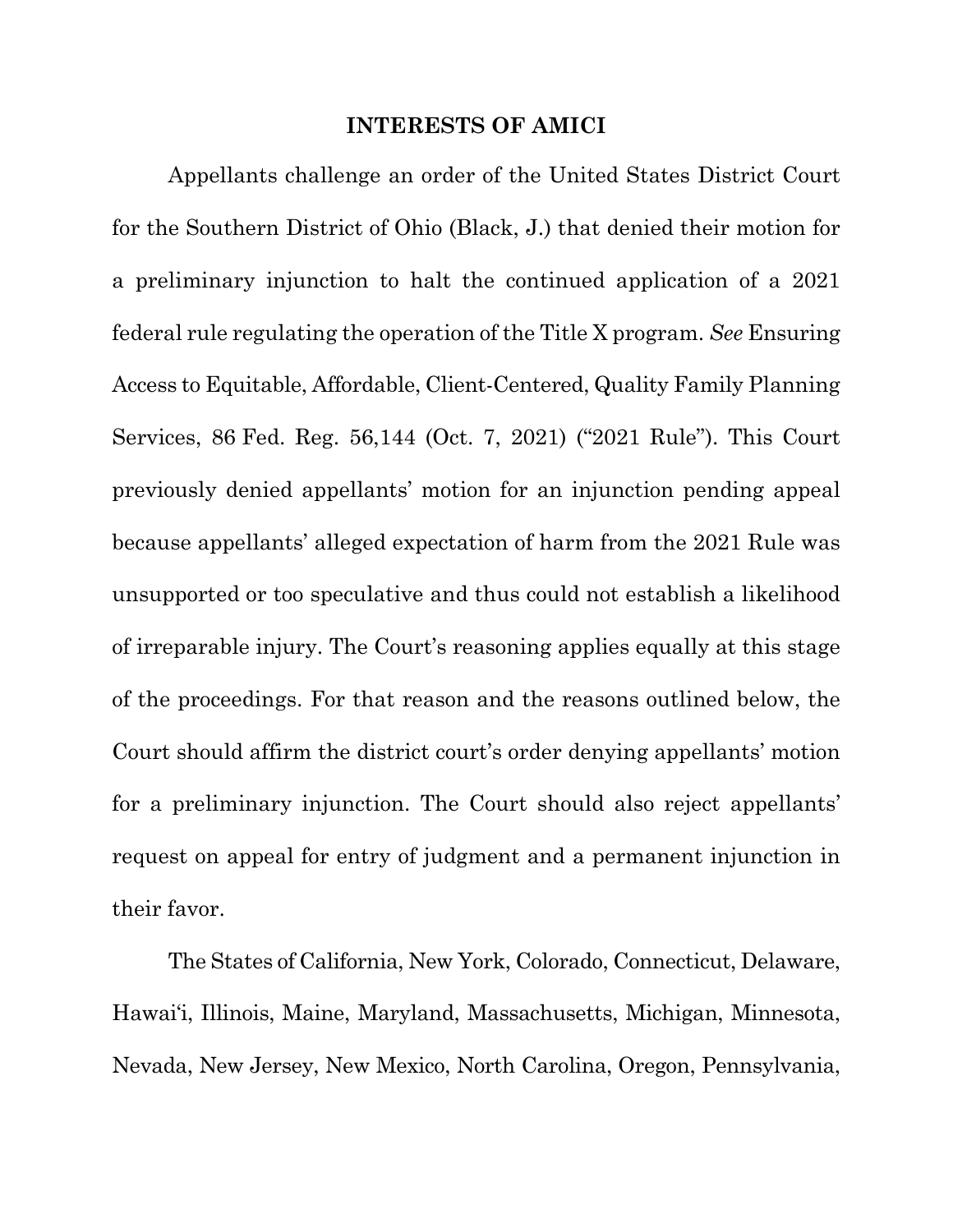Rhode Island, Vermont, Washington, and Wisconsin, and the District of Columbia submit this brief supporting the denial of injunctive relief and to underscore that the balance of equities and the public interest tip heavily against appellants' requested injunction. Amici have a strong interest in the continued application of the 2021 Rule, which reinstated the medical and operational standards that had governed the Title X program for decades—before an abrupt policy change in 2019 forced providers to leave the program en masse. By reverting to the pre-2019 policies, the 2021 Rule has permitted providers to rejoin the Title X program, thereby restoring access to a wide range of healthcare services for amici's residents, including those in low-income, rural, and other underserved communities.

<span id="page-9-0"></span>For approximately fifty years, the Title X program has been the linchpin of publicly funded family planning, serving nearly 200 million low-income or uninsured individuals and others. *See* Ensuring Access to Equitable, Affordable, Client-Centered, Quality Family Planning Services, 86 Fed. Reg. 19,812, 19,817 (Apr. 15, 2021) (notice of proposed rule). Title X "clinics have played a critical role in ensuring access to a broad range of family planning and related preventive health services," including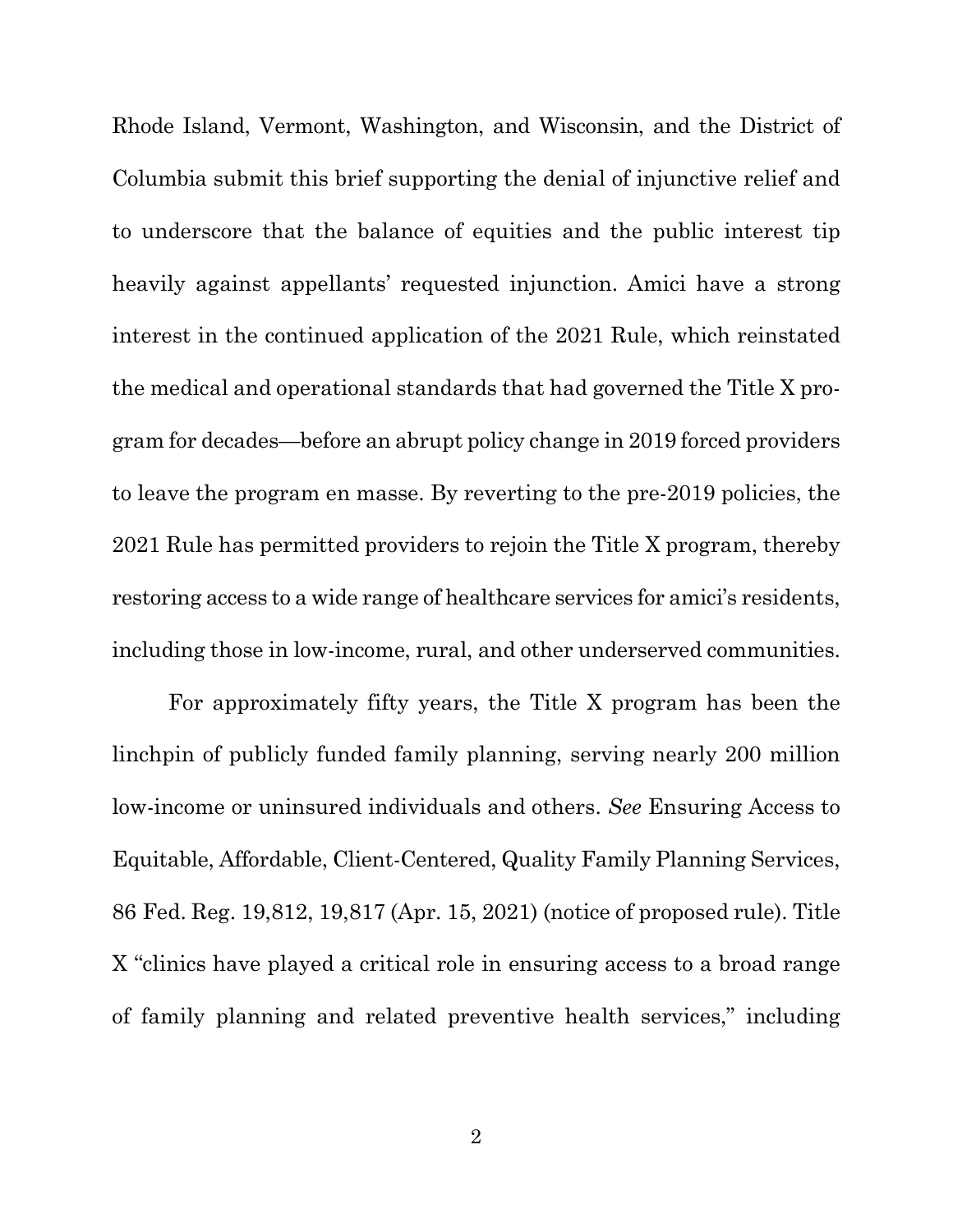<span id="page-10-1"></span>screenings for high blood pressure, anemia, diabetes, sexually transmitted diseases, and cervical and breast cancer. *See id*.

<span id="page-10-0"></span>In 2019, the U.S. Department of Health and Human Services (HHS) issued a new rule that departed from nearly three decades of federal policy governing the Title X program by imposing onerous medical restrictions and costly program requirements on providers. *See* Compliance with Statutory Program Integrity Requirements, 84 Fed. Reg. 7,714 (Mar. 4, 2019) ("2019 Rule"). The 2019 Rule barred Title X providers from communicating certain abortion-related medical information to patients and required physical separation of facilities providing Title X–funded care from facilities providing abortion-related services. *Id.* at 7,715; *see id.* at 7,721. By preventing grantees from providing factual, neutral information to patients about their full range of treatment options, these restrictions barred providers from communicating freely with their patients and reduced the quality of care available to patients. And the physicalseparation requirement proved cost-prohibitive for many providers that had structured their operations on HHS's longstanding view that Title X requires financial, but not physical, separation.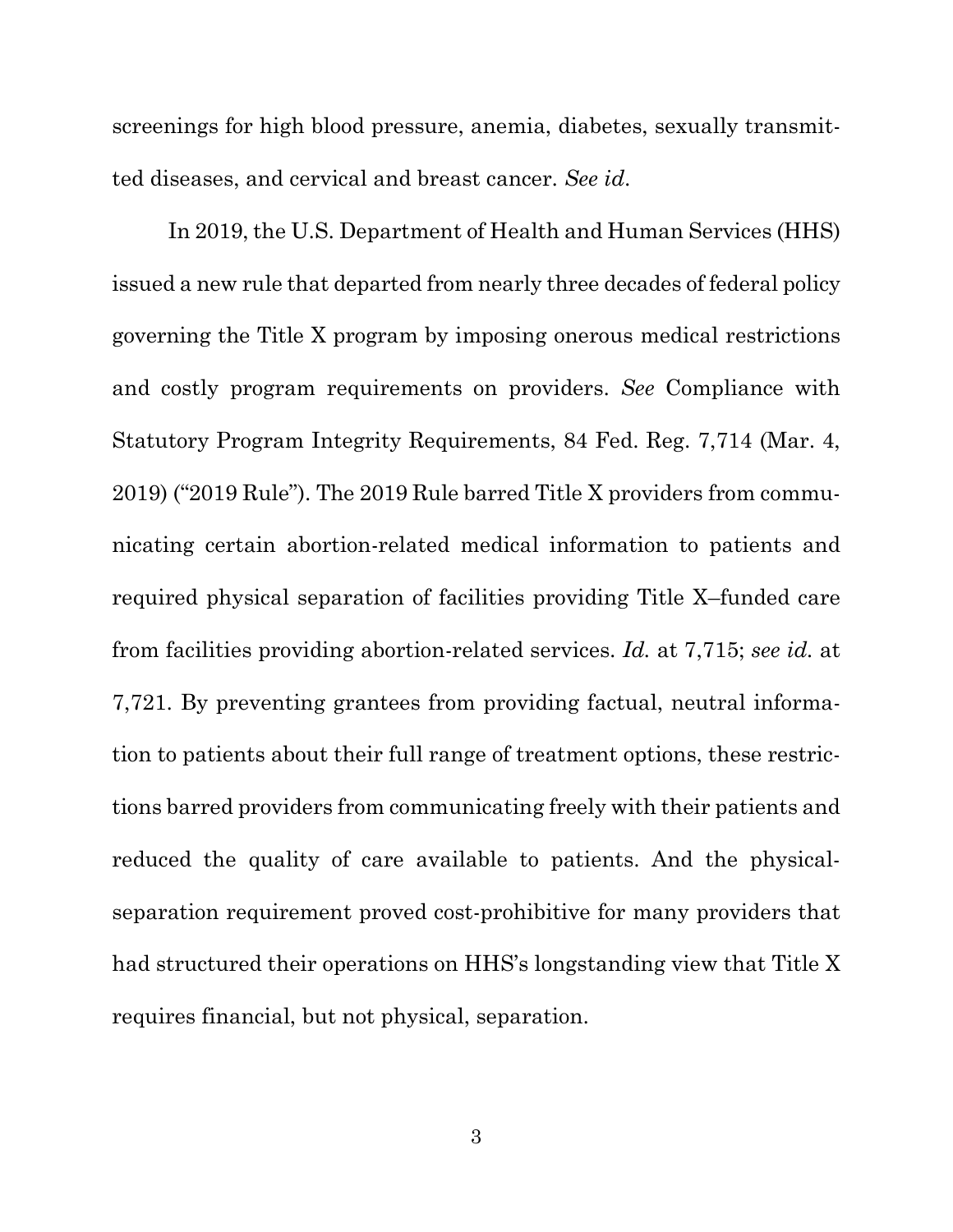As a result of these restrictions, staggering numbers of providers in amici States exited the Title X program. The loss of federal funding compelled many providers to curtail services, reduce staff, charge higher fees, or close down altogether, which in turn caused patients to lose access to a wide range of critical healthcare. Many amici States sued to stop the 2019 Rule and submitted substantial evidence favoring rescission of these requirements in a comment letter supporting the 2021 Rule.<sup>1</sup> In October 2021, HHS issued the 2021 Rule, which rescinded the physical-separation and abortion-related restrictions of the 2019 Rule.

Amici States have a strong interest in the continued implementation of the 2021 Rule, which reverses the most devastating effects of the 2019 Rule. The 2021 Rule allows providers that were forced to leave the Title X program under the 2019 Rule to now rejoin amici's Title X networks, restoring patients' access to a wide array of critical healthcare services and improving patient health outcomes. The removal of the 2019 Rule's

<span id="page-11-3"></span><span id="page-11-2"></span><span id="page-11-1"></span><span id="page-11-0"></span><sup>1</sup> *See California ex rel. Becerra v. Azar*, 950 F.3d 1067, 1074 (9th Cir. 2020) (en banc); Comment Letter from Att'ys Gen. (May 17, 2021) [\(internet\)](https://ag.ny.gov/sites/default/files/letter_from_23_state_attorneys_general_in_support_of_proposed_title_x_rule_may_17_2021.pdf); *see also Mayor & City Council of Baltimore v. Azar*, 973 F.3d 258, 266 (4th Cir. 2020) (en banc). (For sources available on the internet, full URLs appear in the Table of Authorities. All URLs were last visited on March 31, 2022.)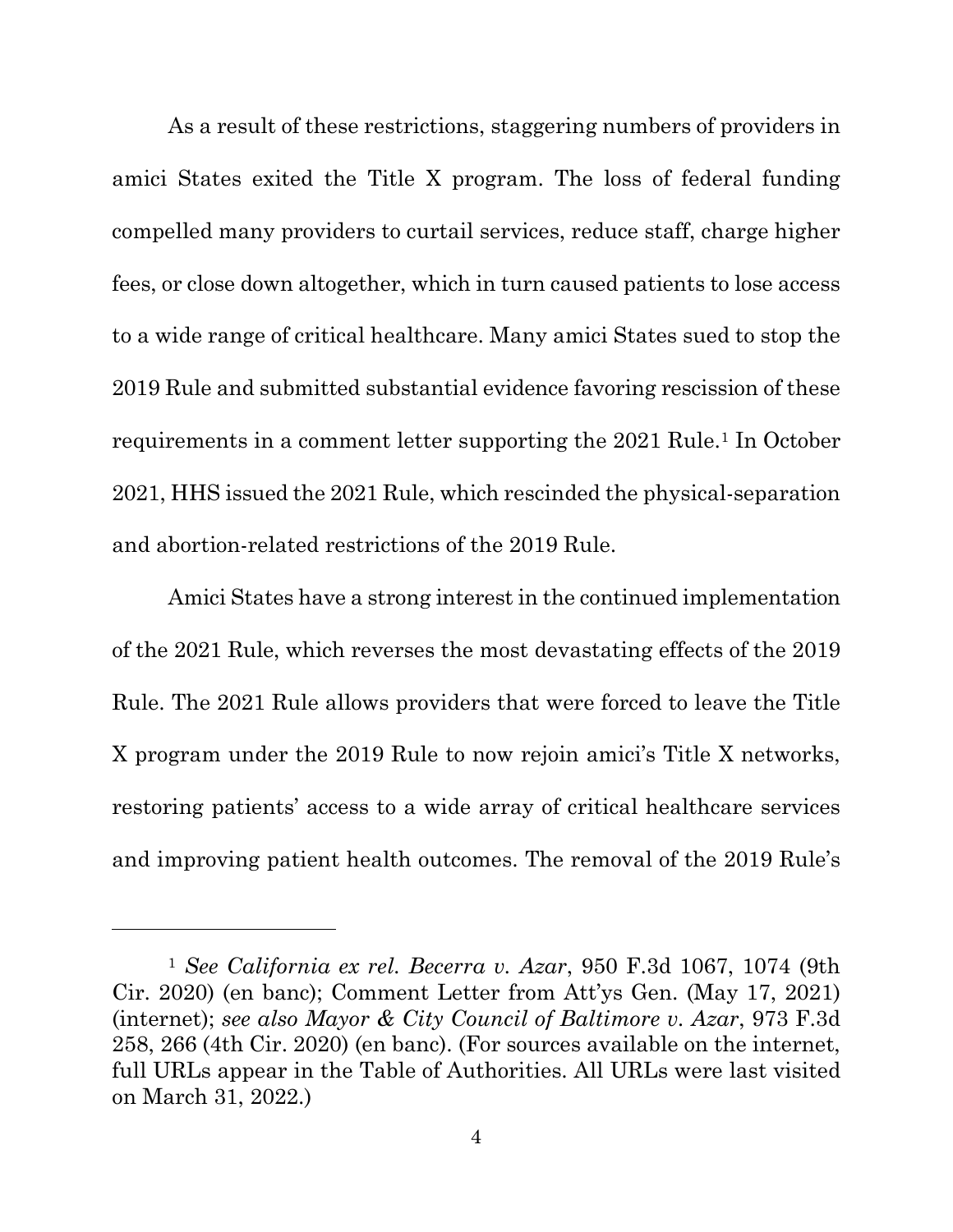harmful restrictions on clinician-patient communication also furthers amici's interest in safeguarding clinicians' ability to advise and treat patients effectively. These changes particularly benefit underserved and low-income communities and thus bolster amici's efforts to promote health equity and economic stability.

Contrary to appellants' assertion on appeal, this Court cannot simply ignore the irreparable-harm inquiry, the balance of equities, and the public interest, which together preclude injunctive relief. Moreover, even if the Court were to conclude that appellants were entitled to some relief at this stage of the proceedings, any relief would need to account for the significant reliance interests of providers, patients, and amici States in the medical and operational standards that governed the Title X program for nearly three decades: standards that the 2019 Rule upended, but the 2021 Rule has restored.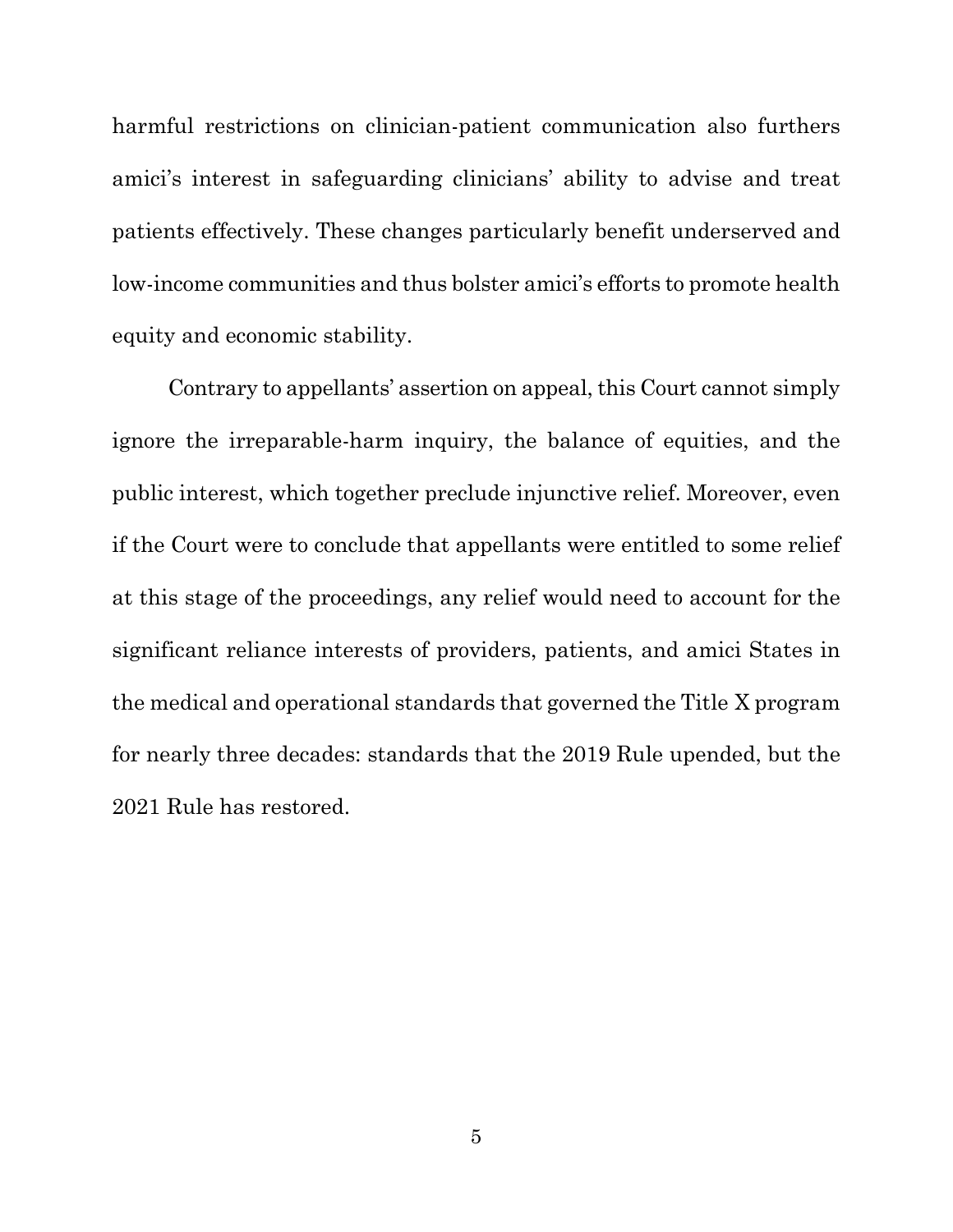#### <span id="page-13-3"></span><span id="page-13-2"></span><span id="page-13-1"></span>**ARGUMENT**

<span id="page-13-0"></span>This Court reviews a district court's denial of a preliminary injunction for abuse of discretion, "keeping in mind that a preliminary injunction is 'an extraordinary remedy never awarded as of right.'" *Benisek v. Lamone*, 138 S. Ct. 1942, 1943 (2018) (quoting *Winter v. Natural Res. Def. Council, Inc.*, 555 U.S. 7, 24 (2008)); *see D.T. v. Sumner Cnty. Schs.*, 942 F.3d 324, 327 (6th Cir. 2019). To obtain a preliminary injunction, the movants must make a clear showing that they are likely to succeed on the merits, that they are likely to suffer irreparable harm absent a preliminary injunction, that the balance of the equities tips in their favor, and that an injunction is in the public interest. *See Winter v. Natural Res. Def. Council, Inc.*, 555 U.S. 7, 20 (2008); *see also D.T.*, 942 F.3d at 327 (cited in *Ohio v. Becerra*, No. 21-4235, 2022 WL 413680, at \*2 (6th Cir. Feb. 8, 2022)).

The district court here properly denied appellants' request for a preliminary injunction to halt the continued application of the 2021 Rule, and there is no basis to direct entry of a preliminary or permanent injunction. This Court previously denied appellants' motion for an injunction pending appeal, holding that appellants failed to demonstrate a likelihood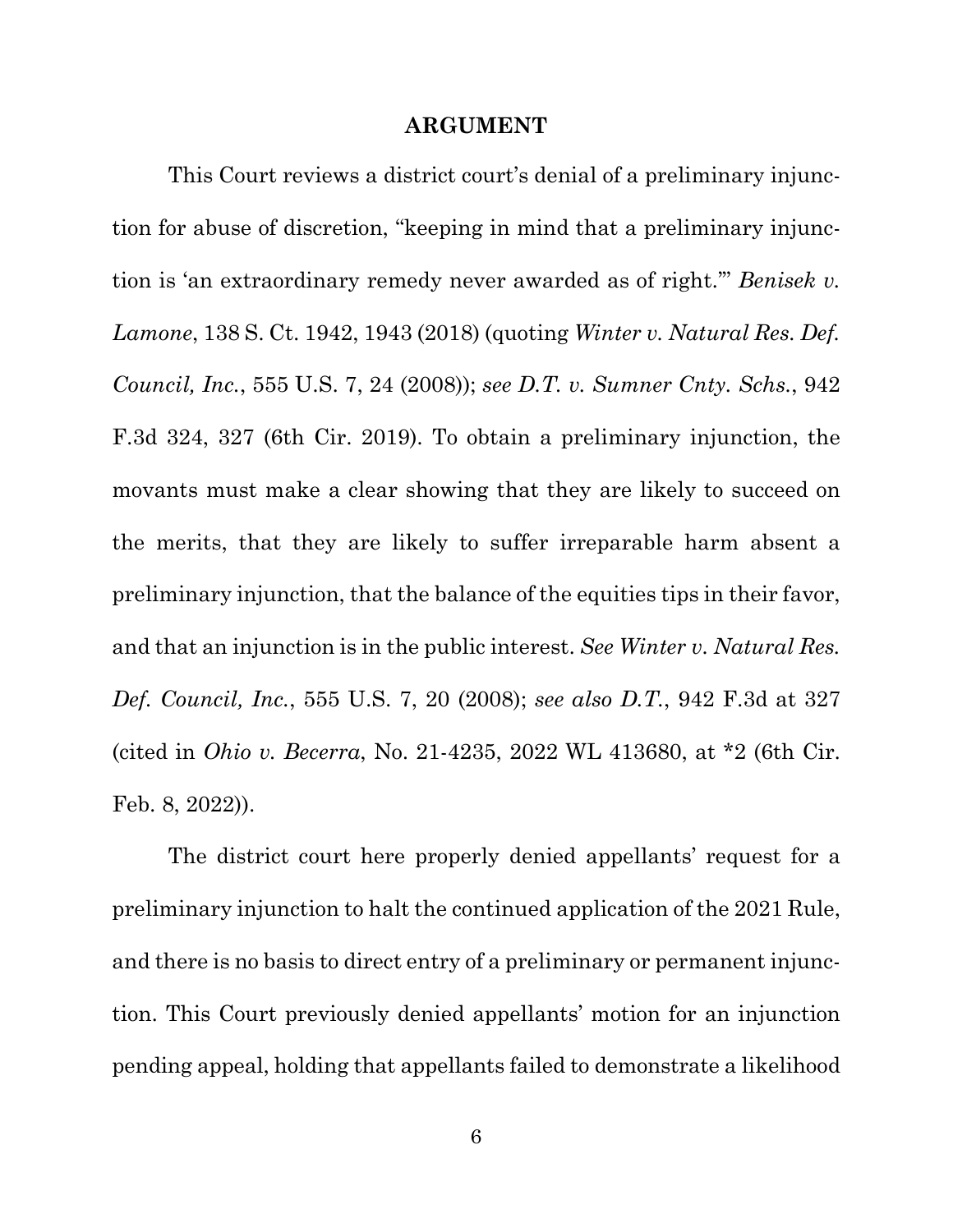<span id="page-14-0"></span>of irreparable injury that is indispensable to the grant of a preliminary injunction. *Ohio v. Becerra*, No. 21-4235, 2022 WL 413680, at \*5 (6th Cir. Feb. 8, 2022). The Court specifically rejected as speculative or unsupported the same assertions of irreparable injury that appellants now press on appeal: namely, that appellants will allegedly (i) face increased competition or costs for Title X funding, (ii) receive less Title X funding and be forced to cut down services, (iii) suffer reputational injuries from a loss of Title X funding, or (iv) be forced to provide official state approval of abortion referrals even though the 2021 Rule recognizes exemptions for objecting providers and grantees. *Id.* at \*3-5; *see* Br. of Appellants (Br.) at 49-54. The Court's conclusions remain correct today and counsel against either preliminary or permanent injunctive relief.<sup>[2](#page-14-1)</sup>

<span id="page-14-1"></span><sup>2</sup> HHS's recent award of Title X grant funds for fiscal year 2022 (see *infra* at 24-25) does not undercut this Court's reasoning regarding the lack of irreparable injury. The Court determined that (i) appellants failed to establish that any alleged harm from increased competition would be irreparable, (ii) appellants failed to provide record support for any such harm other than for Ohio, and (iii) the record evidence for Ohio was too speculative to support a finding that any particular decrease in funding would force Ohio to cut down the services offered to patients. *Ohio*, 2022 WL 413680, at \*3-4.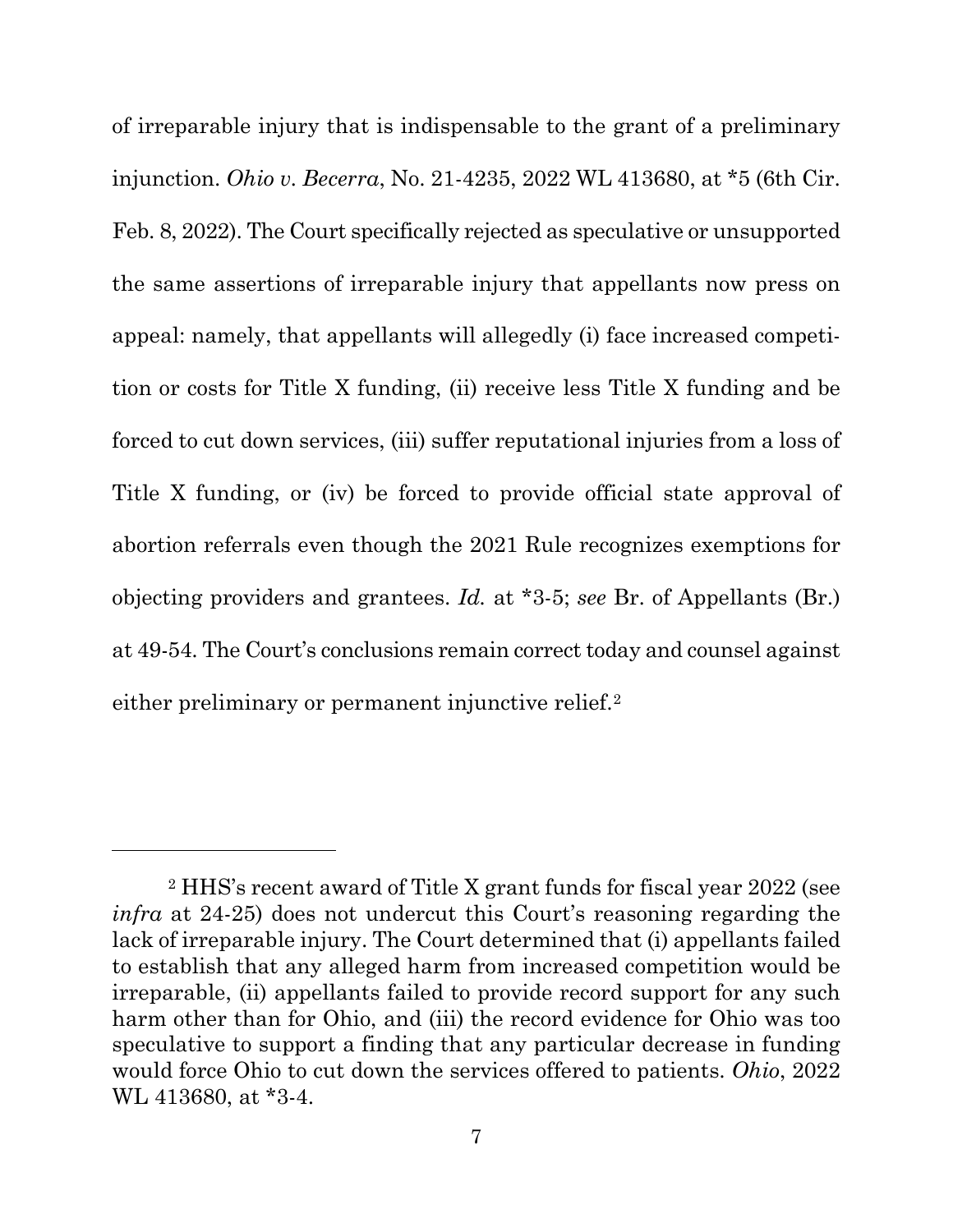Amici States' experience under the 2019 Rule confirms the district court's findings that the public interest and the balance of equities also weigh heavily against an injunction to halt the continued application of the 2021 Rule and to force the Title X program to revert to its status under the 2019 Rule. The 2019 Rule severely harmed patients, providers, and public health by implementing restrictions that forced providers to withdraw from the Title X program. The mass withdrawal of providers obstructed the delivery of critical healthcare and strained amici States' ability to protect public health. In contrast, the 2021 Rule has permitted the reentry of these Title X providers, thereby restoring access to a broad range of quality healthcare and improving outcomes for low-income and uninsured patients and other underserved communities.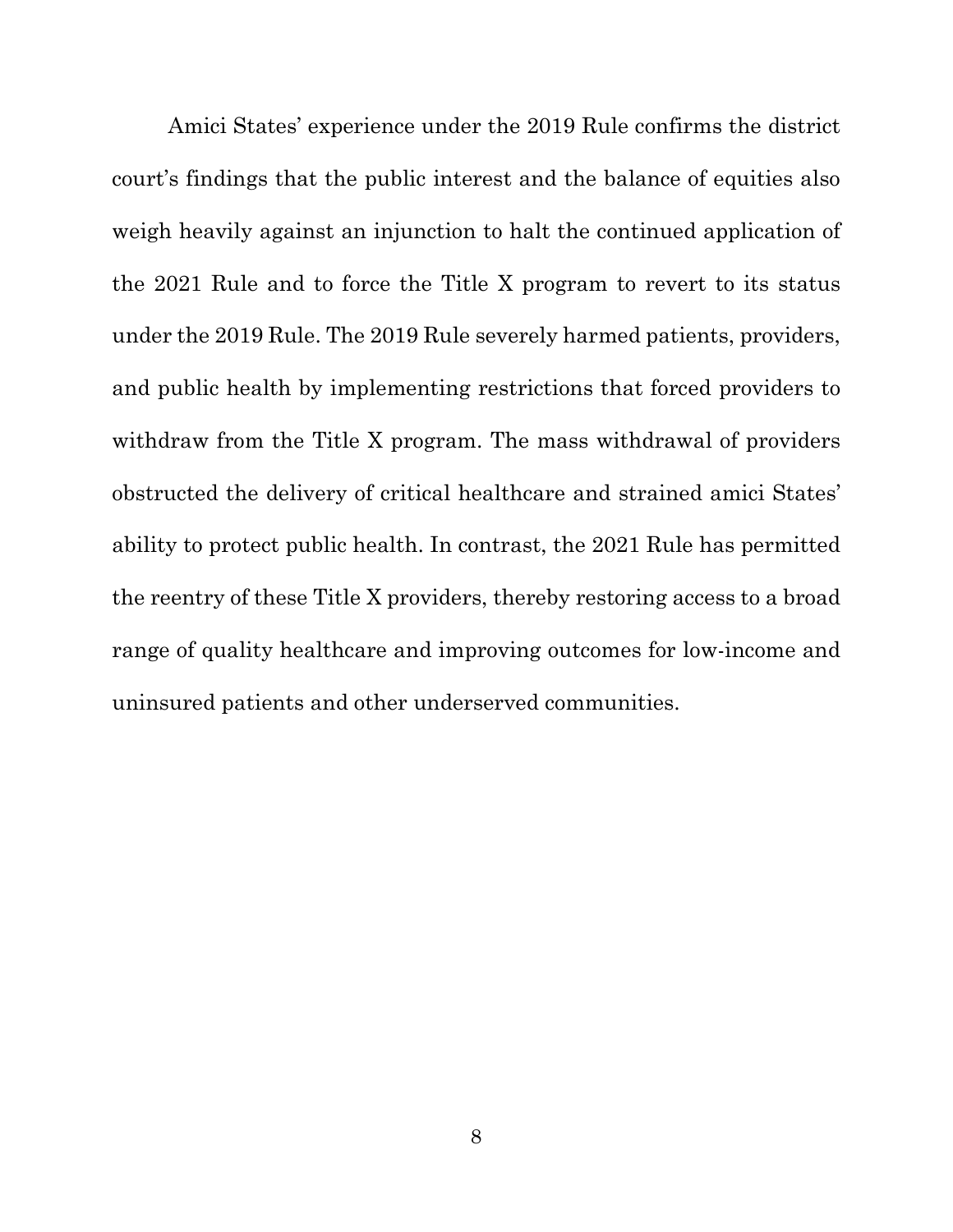#### **POINT I**

#### <span id="page-16-1"></span><span id="page-16-0"></span>**AMICI STATES' EXPERIENCE CONFIRMS THAT AN INJUNCTION WOULD SEVERELY HARM PATIENTS, PROVIDERS, AND PUBLIC HEALTH**

The abrupt policy reversal in the 2019 Rule that imposed onerous medical and physical-separation requirements on Title X providers caused significant harm to Title X patients, providers, and public health in amici States and nationwide. By rescinding those requirements, the 2021 Rule has permitted providers that had relied on longstanding Title X policies to rejoin the Title X program, thereby restoring access to critical healthcare for many underserved communities throughout the nation. And these providers will once again be able to rely on Title X funds rather than emergency funds from amici States, conserving amici's public health resources.

Appellants' proposed injunction to halt the continued application of the 2021 Rule, and to force the Title X program to revert to its status under the 2019 Rule, would reinstate and exacerbate the harms caused by the 2019 Rule. The equities and the public interest therefore strongly support the district court's denial of appellants' requested injunction.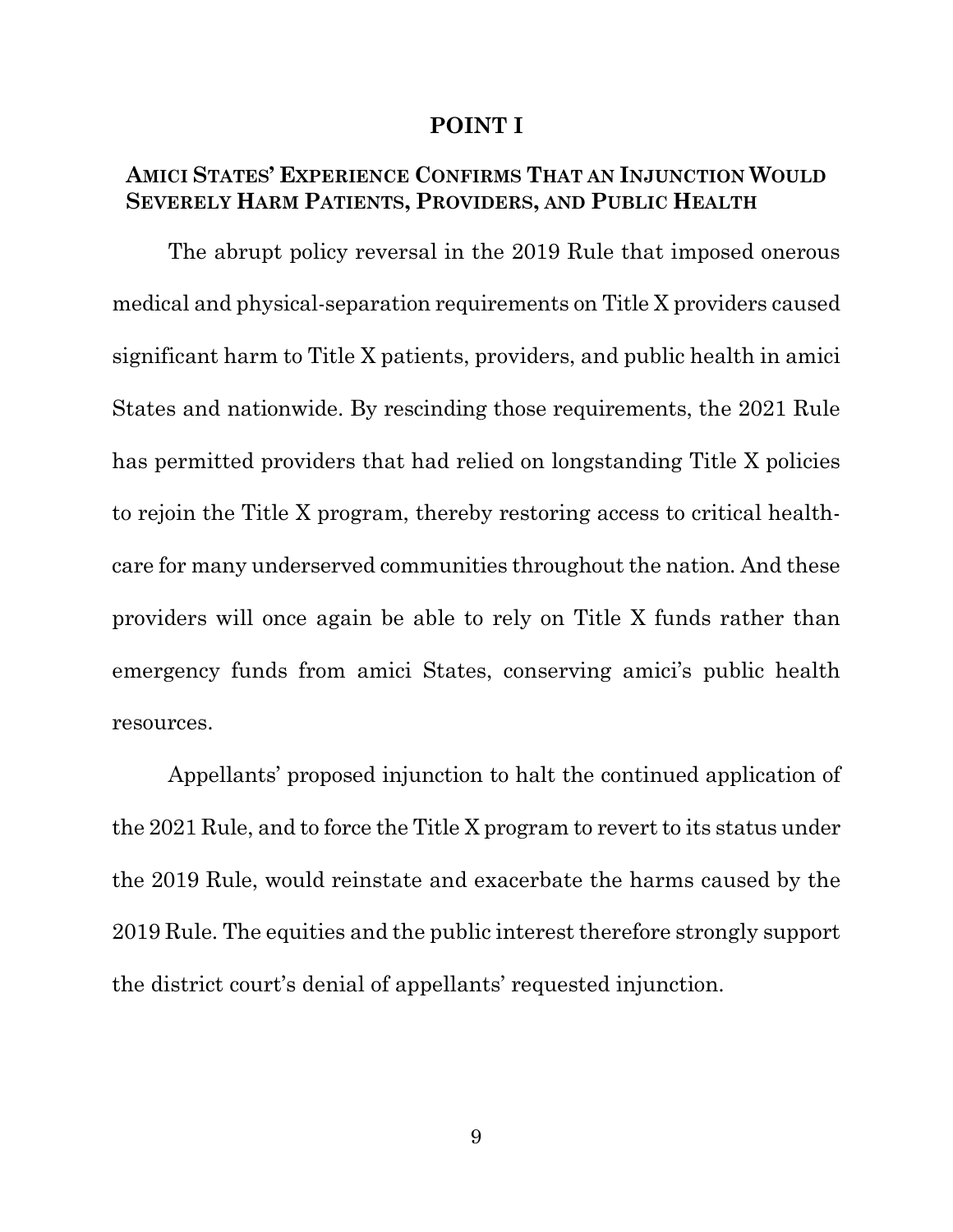#### <span id="page-17-0"></span>**A. The Abrupt Policy Reversals in the 2019 Rule Caused a Staggering Loss of Title X Providers and Corresponding Reduction in Delivery of Care to Title X Patients.**

<span id="page-17-1"></span>The 2019 Rule reversed three decades of Title X policy. The Rule restricted providers' ability to give patients relevant and desired medical information, contrary to well-established standards of care. For example, pregnant patients seeking medical advice could not obtain a referral for abortion services even if the patients specifically requested it. And patients seeking counseling on abortion were forced to receive counseling about carrying their pregnancy to term regardless of their wishes. 84 Fed. Reg. at 7,747. These practices run counter to established professional medical standards, which instruct clinicians to "[p]resent relevant information accurately and sensitively, in keeping with the patient's preferences,"[3](#page-17-4) and not to "withhold[] information without the patient's knowledge or consent," which "is ethically unacceptable."[4](#page-17-5) The 2019 Rule also disqualified family planning clinics with co-located abortion services, which

<span id="page-17-4"></span><span id="page-17-2"></span><sup>3</sup> American Med. Ass'n, Code of Medical Ethics Op. E-2.1.1 (2017) [\(internet\)](https://www.ama-assn.org/delivering-care/ethics/informed-consent).

<span id="page-17-5"></span><span id="page-17-3"></span><sup>4</sup> American Med. Ass'n, Code of Medical Ethics Op. E-2.1.3 (2017) [\(internet\)](https://www.ama-assn.org/delivering-care/ethics/withholding-information-patients).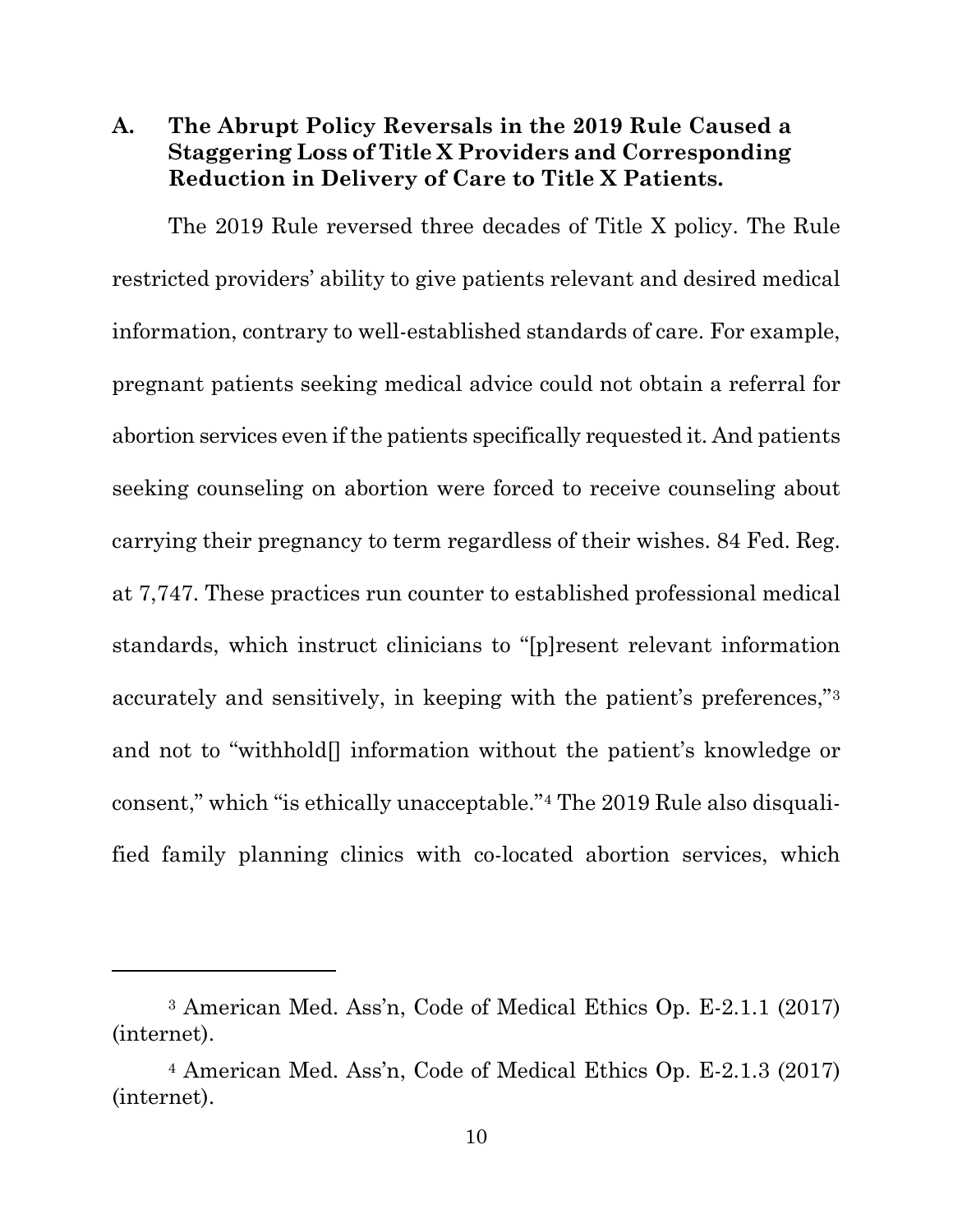upended the expectations of providers that had structured their operations in reliance on HHS's longstanding view that Title X requires only financial, and not physical, separation.

These policy changes inflicted devastating harm. As amici's experience demonstrates, the 2019 Rule forced providers to leave the Title X program, curtail services, or even close down entirely. And new providers did not materialize to fill the deficit, causing patients to lose access to a broad range of critical and quality healthcare services.[5](#page-18-3) *See* 86 Fed. Reg. at 56,174.

Before the 2019 Rule, HHS funded 90 grantees supporting approximately 4,000 Title X clinics nationwide. Clinic recipients included specialized family planning clinics such as Planned Parenthood centers; federally qualified health centers; state government health departments; and school-based, faith-based, and other private nonprofit health programs.<sup>[6](#page-18-4)</sup>

<span id="page-18-2"></span><span id="page-18-0"></span><sup>5</sup> Comment Letter from Att'ys Gen., *supra*, at 3.

<span id="page-18-4"></span><span id="page-18-3"></span><span id="page-18-1"></span><sup>6</sup> Brittni Frederiksen et al., *Data Note: Impact of New Title X Regulations on Network Participation*, Kaiser Fam. Found. (Sept. 20, 2019) [\(internet\)](https://www.kff.org/womens-health-policy/issue-brief/data-note-impact-of-new-title-x-regulations-on-network-participation/); *see also* Christina Fowler et al., *Title X Family Planning Annual Report: 2018 National Summary* 1 (Off. of Population Affs. 2019) [\(internet\)](https://opa.hhs.gov/sites/default/files/2020-07/title-x-fpar-2018-national-summary.pdf); Brittni Frederiksen et al., *Data Note: Is the Supplemental Title X Funding Awarded by HHS Filling in the Gaps in the Program?*, Kaiser Fam. Found. (Oct. 18, 2019) [\(internet\)](https://www.kff.org/womens-health-policy/issue-brief/data-note-is-the-supplemental-title-x-funding-awarded-by-hhs-filling-in-the-gaps-in-the-program/).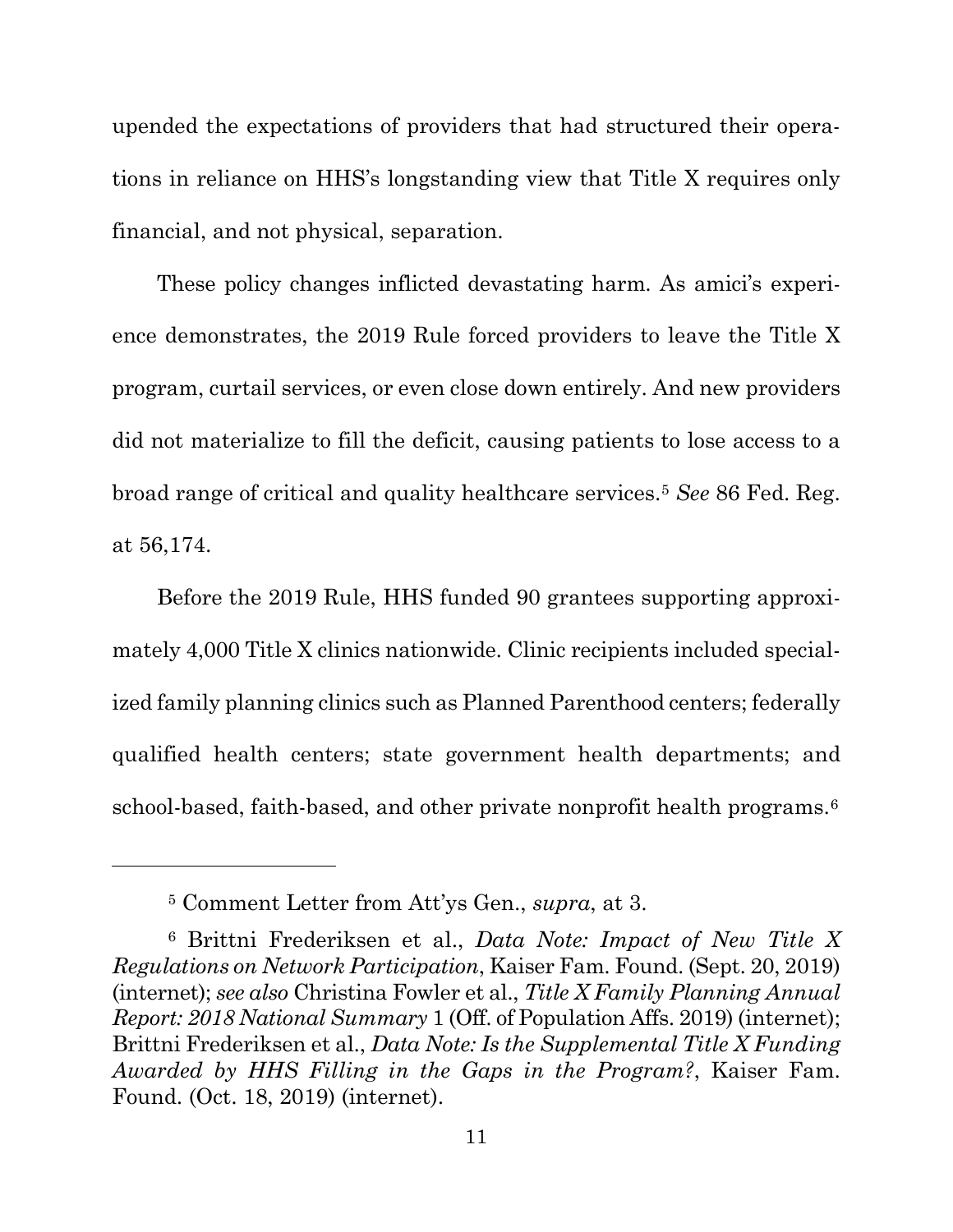The 2019 Rule's abrupt policy reversal decimated the Title X program. Grantees, subrecipients, and other providers left en masse because the 2019 Rule barred clinicians from providing relevant medical information to their patients and imposed severe financial burdens through the strict physical separation requirement. Between 2018 and 2020, the number of grantees, subrecipients, and service sites dropped by nearly 25%. The Title X program lost 24 out of 99 grantees; 261 out of 1,128 subrecipients; and 923 out of 3,954 service sites[.7](#page-19-2) The grantees that withdrew from the Title X program included 11 state departments of health and independent family planning associations and 8 Planned Parenthood organizations. *Id.* at 56,146.

Because of the 2019 Rule, 6 States—Hawai'i, Maine, Oregon, Utah, Vermont, and Washington—lost *all* Title X providers. And grantees representing more than half of the Title X clinics in 8 other States—Alaska,

<span id="page-19-2"></span><span id="page-19-1"></span><span id="page-19-0"></span><sup>7</sup> *Compare* Christina Fowler et al., *Title X Family Planning Annual Report: 2020 National Summary* 9 (Off. of Population Affs. 2021) [\(internet\)](https://opa.hhs.gov/sites/default/files/2021-09/title-x-fpar-2020-national-summary-sep-2021.pdf), *with* Fowler et al., *2018 National Summary*, *supra*, at 7.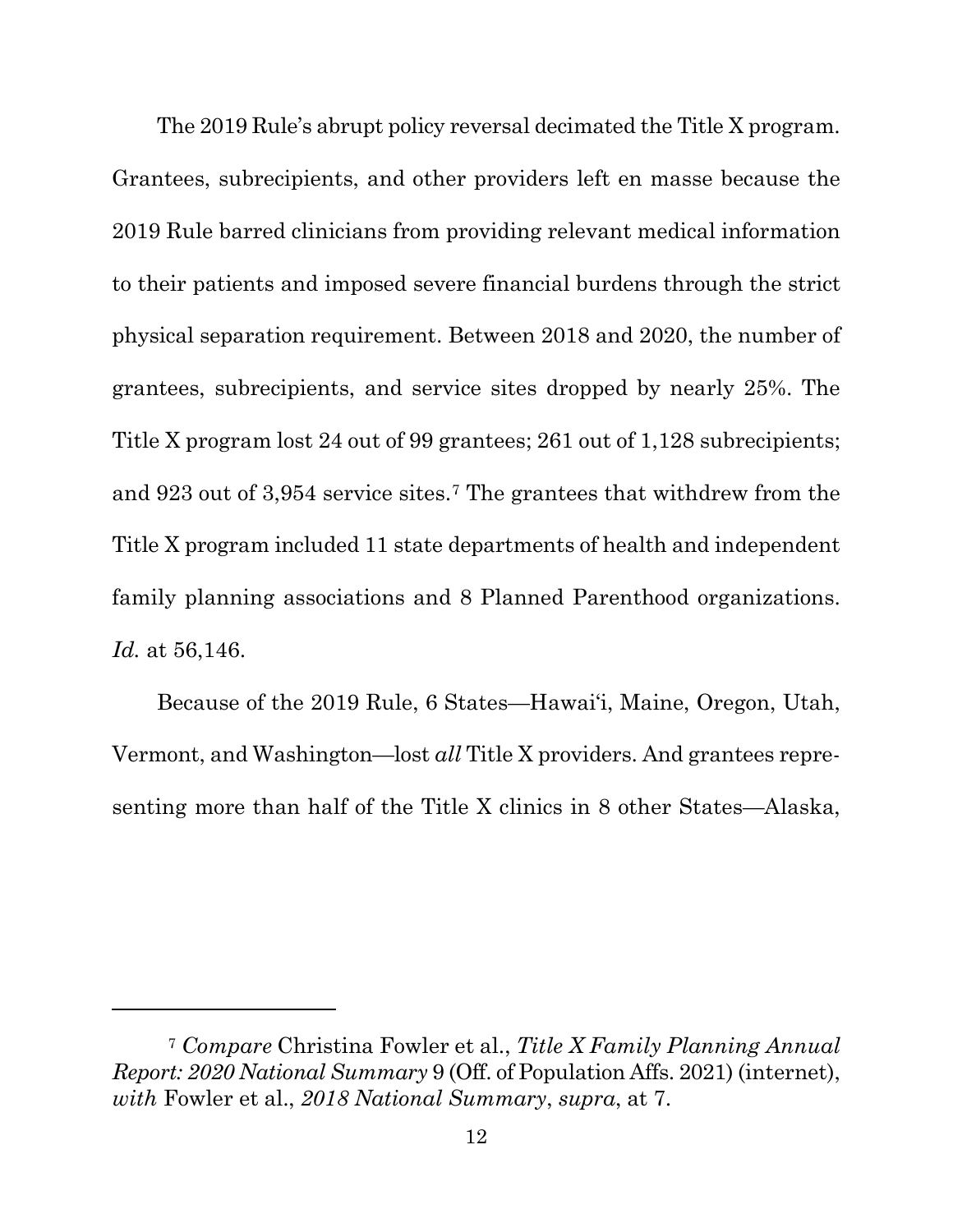Connecticut, Illinois, Maryland, Massachusetts, Minnesota, New Hampshire, and New York—left the Title X program.[8](#page-20-2)

Because of these mass provider withdrawals, the number of patients receiving Title X services fell dramatically between 2018 and 2020.[9](#page-20-3) Nationwide, the number of Title X patients fell more than 60%, from 3.9 million to 1.5 million.[10](#page-20-4) In California, the State's primary Title X grantee saw an 81% decrease in patients from 2018 to 2020.[11](#page-20-5) Wisconsin saw an 83% decrease in the number of Title X patients served between 2018 and

<span id="page-20-2"></span><span id="page-20-0"></span><sup>8</sup> Brittni Frederiksen et al., *Key Elements of the Biden Administration's Proposed Title X Regulation*, Kaiser Fam. Found. (May 5, 2021) [\(internet\)](https://www.kff.org/womens-health-policy/issue-brief/key-elements-of-the-biden-administrations-proposed-title-x-regulation/).

<span id="page-20-3"></span><sup>9</sup> Contrary to appellants' assertions below, the drop in Title X patients between 2018 and 2020 resulted primarily from the 2019 Rule, not the COVID-19 pandemic. *See* 86 Fed. Reg. at 56,151-52.

<span id="page-20-4"></span><span id="page-20-1"></span><sup>10</sup> Brittni Frederiksen et al., *Rebuilding Title X: New Regulations for the Federal Family Planning Program*, Kaiser Fam. Found. (Nov. 3, 2021) [\(internet\)](https://www.kff.org/womens-health-policy/issue-brief/rebuilding-title-x-new-regulations-for-the-federal-family-planning-program/).

<span id="page-20-5"></span><sup>11</sup> 2020 program data from California's primary Title X grantee shows the devastating results of the 2019 Rule. In 2018, California's Title X program saw 974,331 patients. In 2019, California's Title X program saw 611,642 Title X patients—a 37% drop. In 2020, California's Title X program saw only 186,288 patients—an 81% drop from 2018. Of these Title X patients, a comparison of 2018 to 2020 shows that California's Title X program saw 568,202 fewer patients under 100% of the federal poverty level (FPL); 106,973 fewer patients between 151% and 200% of the FPL; and 31,541 fewer patients between 201% and 250% of the FPL. *See*  Comment Letter from Att'ys Gen., *supra*, at 6 & n.22.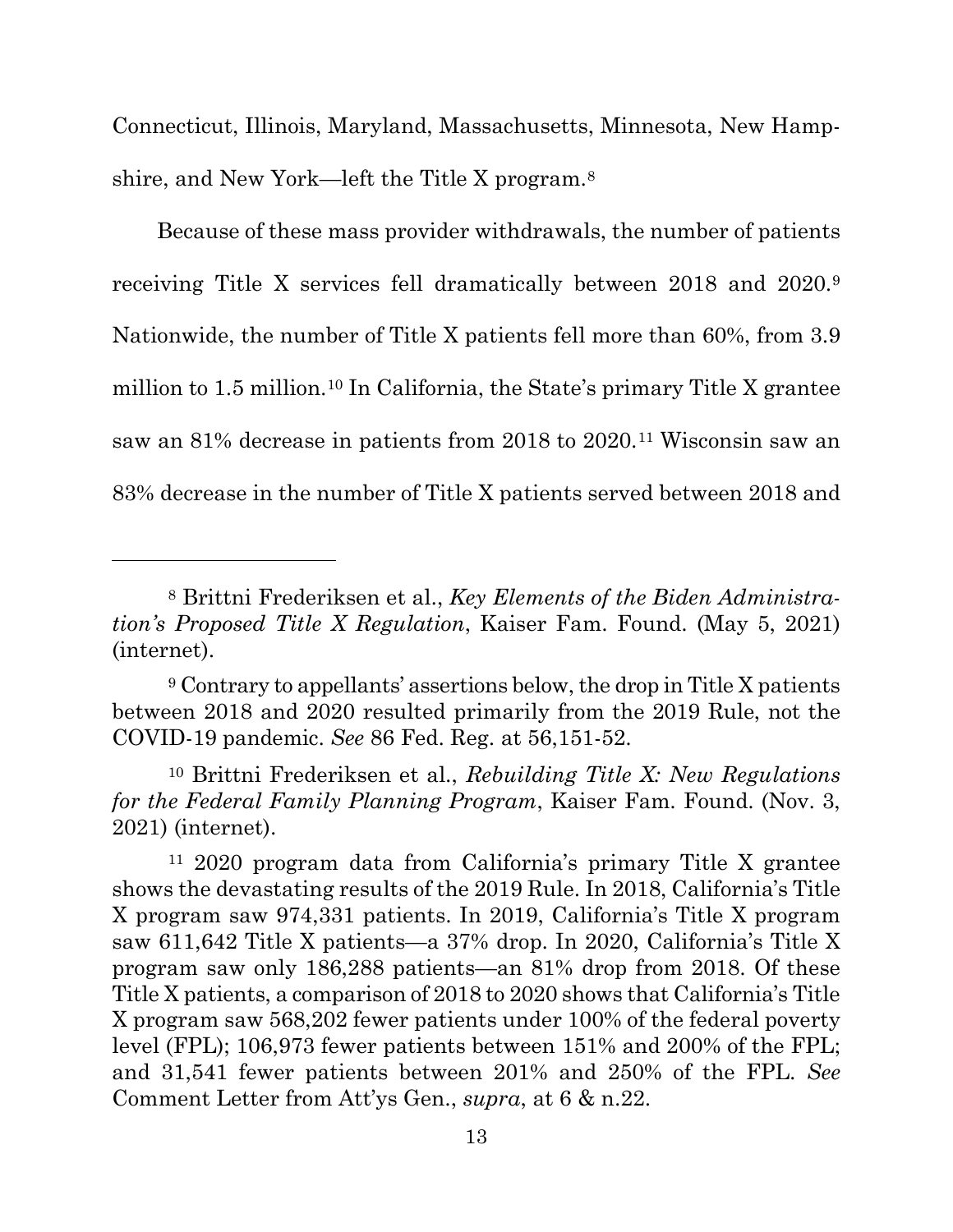2020, Michigan saw a 77% decrease, Colorado saw a 26% decrease, and the District of Columbia saw a 16% decrease.[12](#page-21-2) In Pennsylvania, at least three counties were left without any Title X providers and some participating grantees experienced significant reductions in total patients served.[13](#page-21-3)

This decimation in Title X patients served was not limited to amici States. The number of Title X patients fell in 41 States and two territories. 86 Fed. Reg. at 56,146. Even many appellant States experienced significant drops in Title X patients; for example, Ohio, Arizona, South Carolina, and Kentucky each saw 40% to 65% fewer Title X patients.[14](#page-21-4)

<span id="page-21-2"></span><span id="page-21-1"></span><span id="page-21-0"></span><sup>12</sup> *Compare* Fowler et al., *2020 National Summary*, *supra*, app. B at B-4 to -5, *with* Fowler et al., *2018 National Summary*, *supra*, app. B at B-4 to -5. For example, Michigan's Title X program served 62,707 patients in 2018, when Planned Parenthood was a Title X provider. *See* Fowler et al., *2018 National Summary*, *supra*, app. B at B-4. In 2020, when Planned Parenthood was not a Title X provider, Michigan's Title X program served only 14,680 patients. *See* Fowler et al., *2020 National Summary*, *supra*, app. B at B-4.

<sup>13</sup> Comment Letter from Att'ys Gen., *supra*, at 7.

<span id="page-21-4"></span><span id="page-21-3"></span><sup>14</sup> *Compare* Fowler et al., *2020 National Summary*, *supra*, app. B at B-4 to -5, *with* Fowler et al., *2018 National Summary*, *supra*, app. B at B-4 to -5.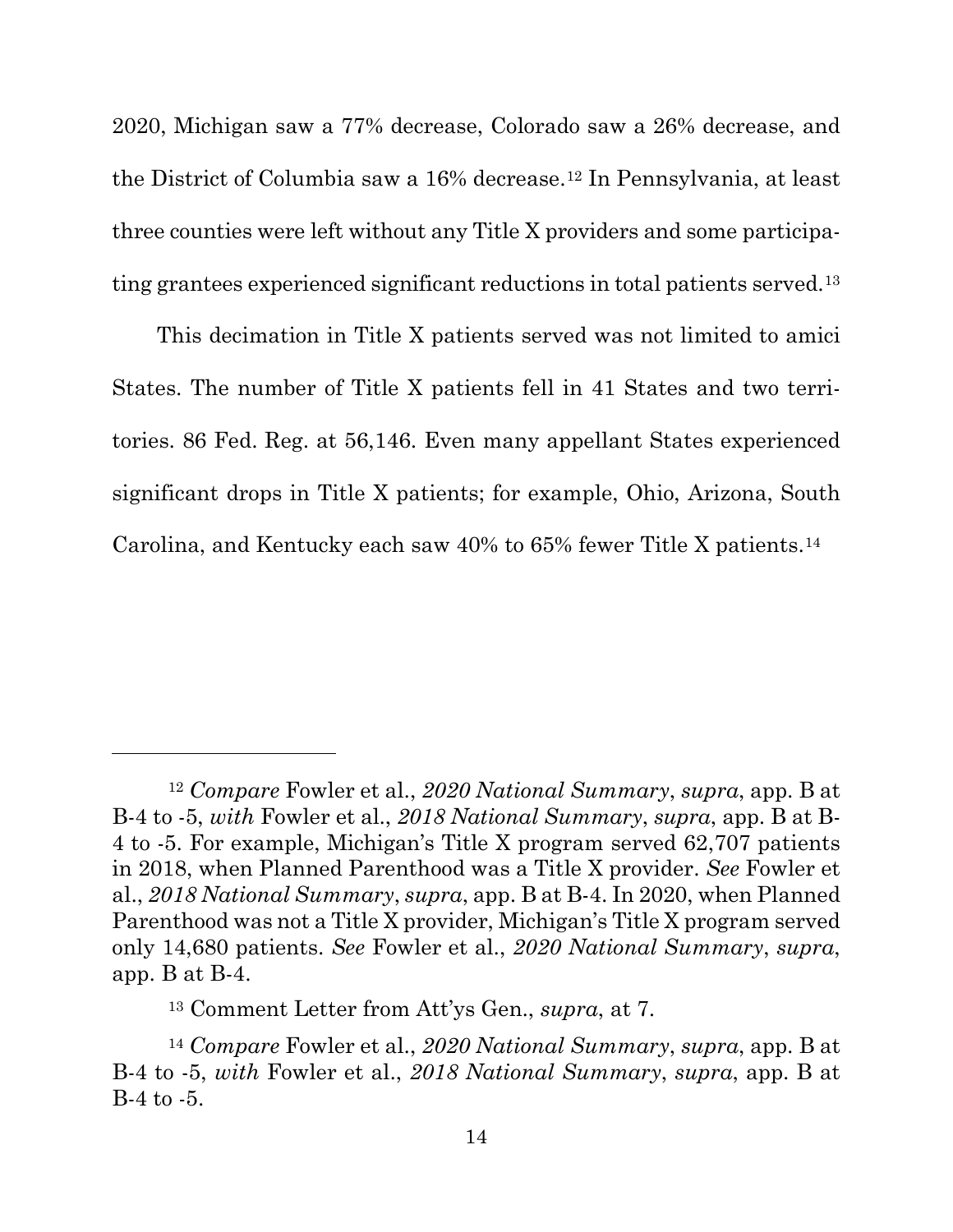#### <span id="page-22-0"></span>**B. The 2019 Rule Obstructed Access to Critical Healthcare Services and Severely Harmed Low-Income, Minority, and Rural Communities.**

The 2019 Rule also harmed the delivery and quality of healthcare services, with serious consequences for public health. A 2016 survey showed that Title X clinics were the only source of comprehensive medical care for 60% of their patients.[15](#page-22-2) After the 2019 Rule, many patients could not access any Title X provider, incurred more out-of-pocket costs, or experienced a disruption in the continuity of their care. Patients who obtained care from a provider that withdrew from the Title X program were often subject to increased fees due to the provider's need to compensate for the loss of Title X funding. 86 Fed. Reg. at 56,151.

Accordingly, organizations saw patients forgo recommended tests, lab work, sexually transmitted infection (STI) testing, clinical breast exams, and Pap tests in large numbers. *Id.* Between 2018 and 2019, Title X clinics performed 90,386 fewer Pap tests to screen for cervical cancer; 188,920 fewer breast exams; 276,109 fewer human immunodeficiency

<span id="page-22-2"></span><span id="page-22-1"></span><sup>15</sup> Megan L. Kavanaugh et al., *Use of Health Insurance Among Clients Seeking Contraceptive Services at Title X–Funded Facilities in 2016*, 50 Persps. on Sexual & Reprod. Health 101, 105 (2018) [\(internet\)](https://onlinelibrary.wiley.com/doi/epdf/10.1363/psrh.12061).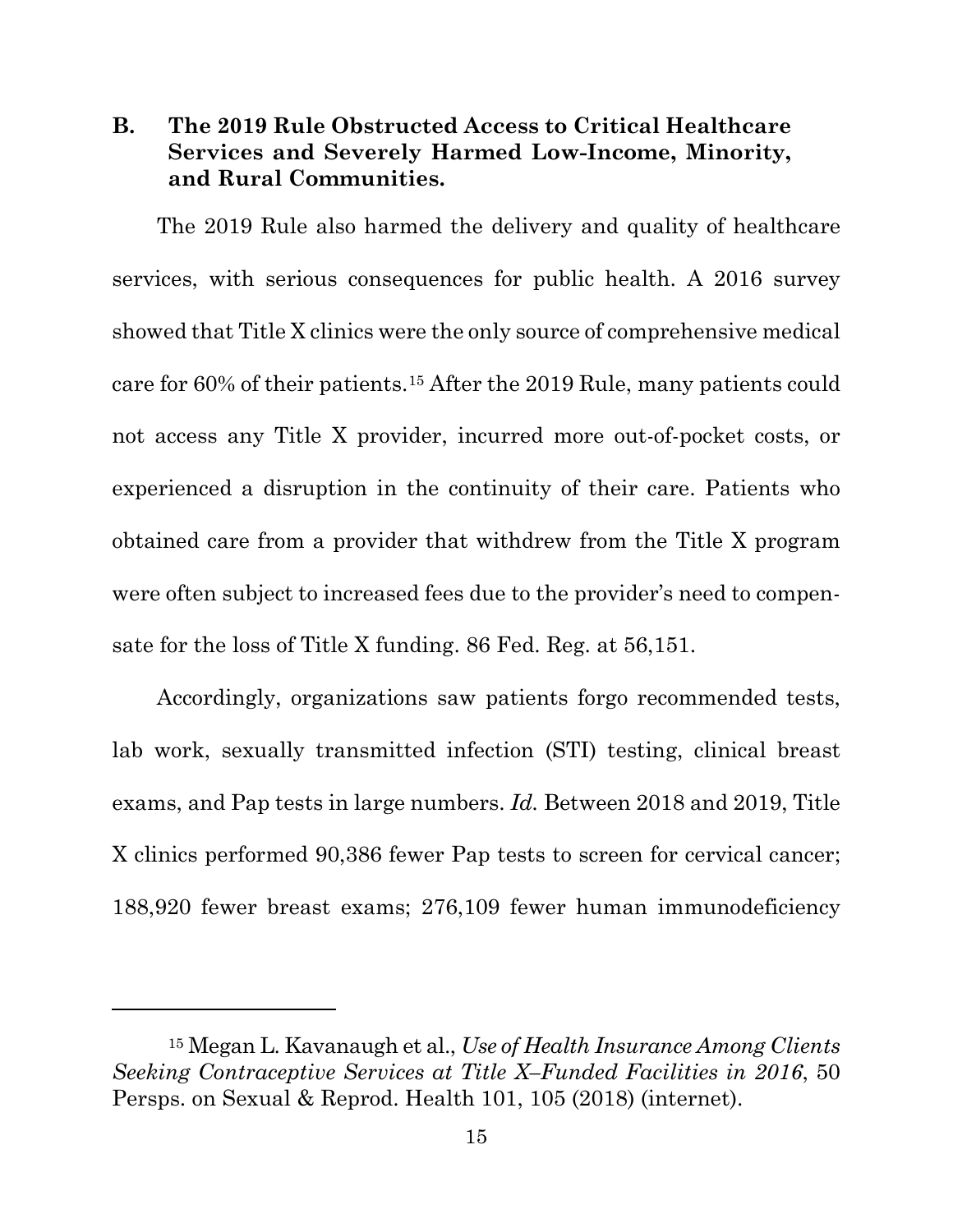virus tests; and over one million fewer STI tests. *Id.* at 56,147; *see also id.* at 56,173. In the same timeframe, 225,688 fewer Title X patients received oral contraceptives; 49,803 fewer patients received hormonal implants; and 86,008 fewer patients received intrauterine devices. 86 Fed. Reg. at 56,147. And some patients who lost access to Title X services reported being forced to switch to a less effective form of contraception. *See id.* at 56,151.[16](#page-23-4)

<span id="page-23-0"></span>As a result of the decrease in patients able to receive Title X services, it is estimated that the 2019 Rule may have led to up to 181,477 unintended pregnancies. 86 Fed. Reg. at 19,815. Unintended pregnancies are associated with higher risks to maternal health, adverse birth outcomes, and negative psychological outcomes for both mothers and children, thus leading to even broader public health harms[.17](#page-23-5)

<span id="page-23-4"></span><span id="page-23-3"></span><span id="page-23-2"></span><sup>16</sup> *See also* Kristine Hopkins et al., *Women's Experiences Seeking Publicly Funded Family Planning Services in Texas*, 47 Persps. on Sexual & Reprod. Health 63, 66, 68 (2015) [\(internet\)](https://www.ncbi.nlm.nih.gov/pmc/articles/PMC4478214/pdf/nihms658859.pdf); M. Antonia Biggs et al., *Findings from the 2012 Family PACT Client Exit Interviews* 53-54, 103 (Bixby Ctr. for Glob. Reprod. Health 2014) [\(internet\)](https://bixbycenter.ucsf.edu/sites/bixbycenter.ucsf.edu/files/3.%20CEI%20Report_ADA.pdf). In Colorado, for instance, the use of long-acting reversible contraceptives, one of the most effective contraceptive methods, decreased from 39.4% to 38.8% between 2019 and 2020. Comment Letter from Att'ys Gen., *supra*, at 6 n.23.

<span id="page-23-5"></span><span id="page-23-1"></span><sup>17</sup> *See* Kathryn Kost & Laura Lindberg, *Pregnancy Intentions, Maternal Behaviors, and Infant Health: Investigating Relationships with New*  (*continued on the next page*)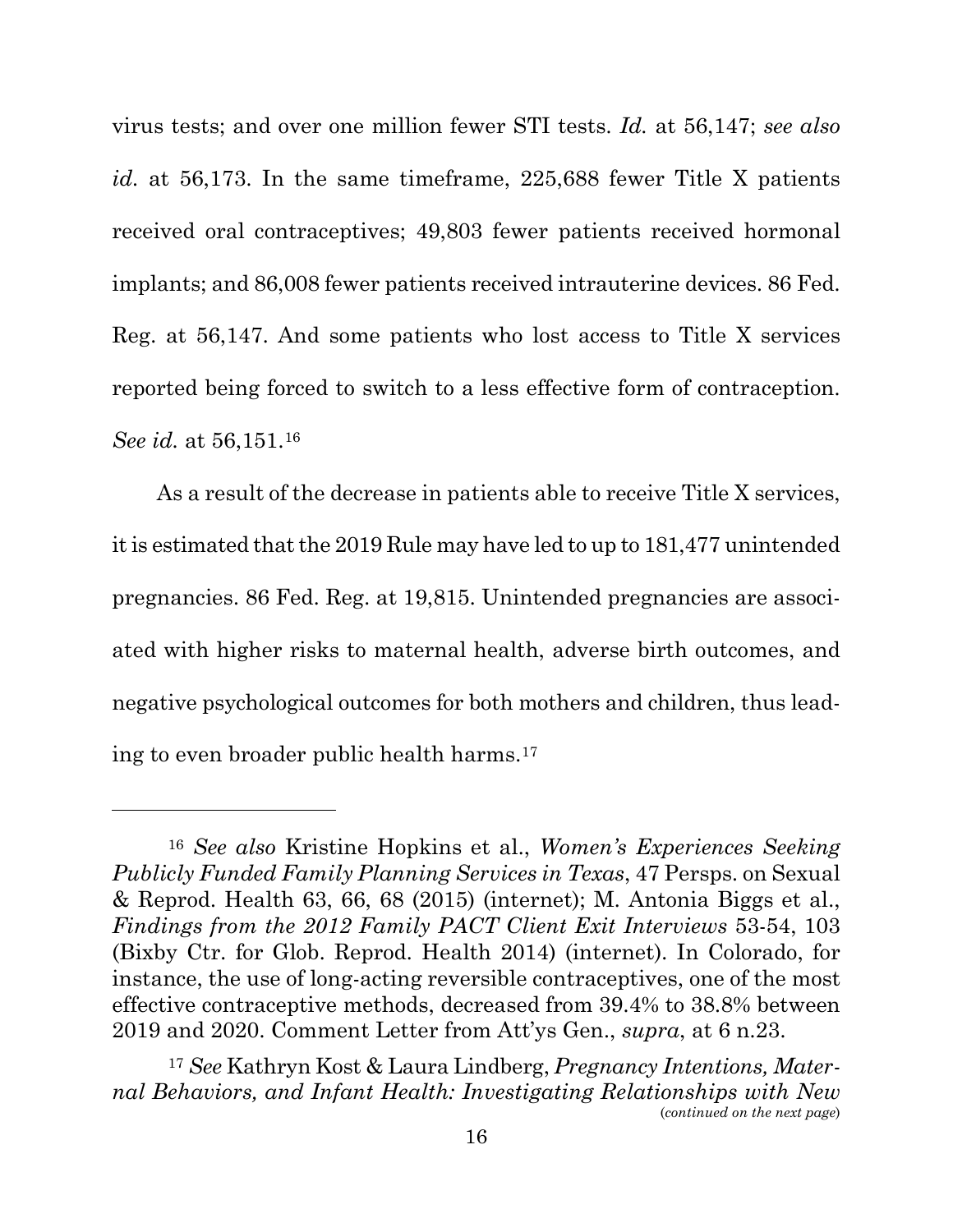In particular, the 2019 Rule severely harmed low-income and uninsured individuals who typically benefit from Title X services. After the 2019 Rule, Title X providers saw 573,650 fewer patients under the federal poverty level (FPL), 86 Fed. Reg. at 56,146—in 2019, an annual income of \$25,750 for a family of four.<sup>[18](#page-24-2)</sup> Title X providers also saw 139,801 fewer patients between 101% and 150% of the FPL; 65,735 fewer patients between 151% and 200% of the FPL; and 30,194 fewer patients between 201% and 250% of the FPL.[19](#page-24-3) And Title X providers saw 324,776 fewer uninsured patients in 2019 as compared to 2018. *Id.* at 56,147.

Minority and rural communities were also severely affected by the 2019 Rule. Of the patients receiving Title X services in 2019 as compared to 2018, there were 128,882 fewer Black or African Americans; 50,039 fewer Asians; 8,724 fewer American Indians or Alaska Natives; 7,218 fewer Native Hawaiians or Pacific Islanders; and 269,569 fewer Hispanics

*Measures and Propensity Score Analysis*, 52 Demography 83, 99-101, 103 (2015) [\(internet\)](https://read.dukeupress.edu/demography/article/52/1/83/169378/Pregnancy-Intentions-Maternal-Behaviors-and-Infant).

<span id="page-24-2"></span><span id="page-24-1"></span><sup>18</sup> *See* Office of the Assistant Sec'y for Plan. & Evaluation, U.S. Dep't of Health & Hum. Servs., *2019 Poverty Guidelines* (n.d.) [\(internet\)](https://aspe.hhs.gov/2019-poverty-guidelines).

<span id="page-24-3"></span><span id="page-24-0"></span><sup>19</sup> Comment Letter from George M. Abraham, President, Am. Coll. of Physicians 4 (May 17, 2021) [\(internet\)](https://www.regulations.gov/comment/HHS-OS-2021-0010-56001).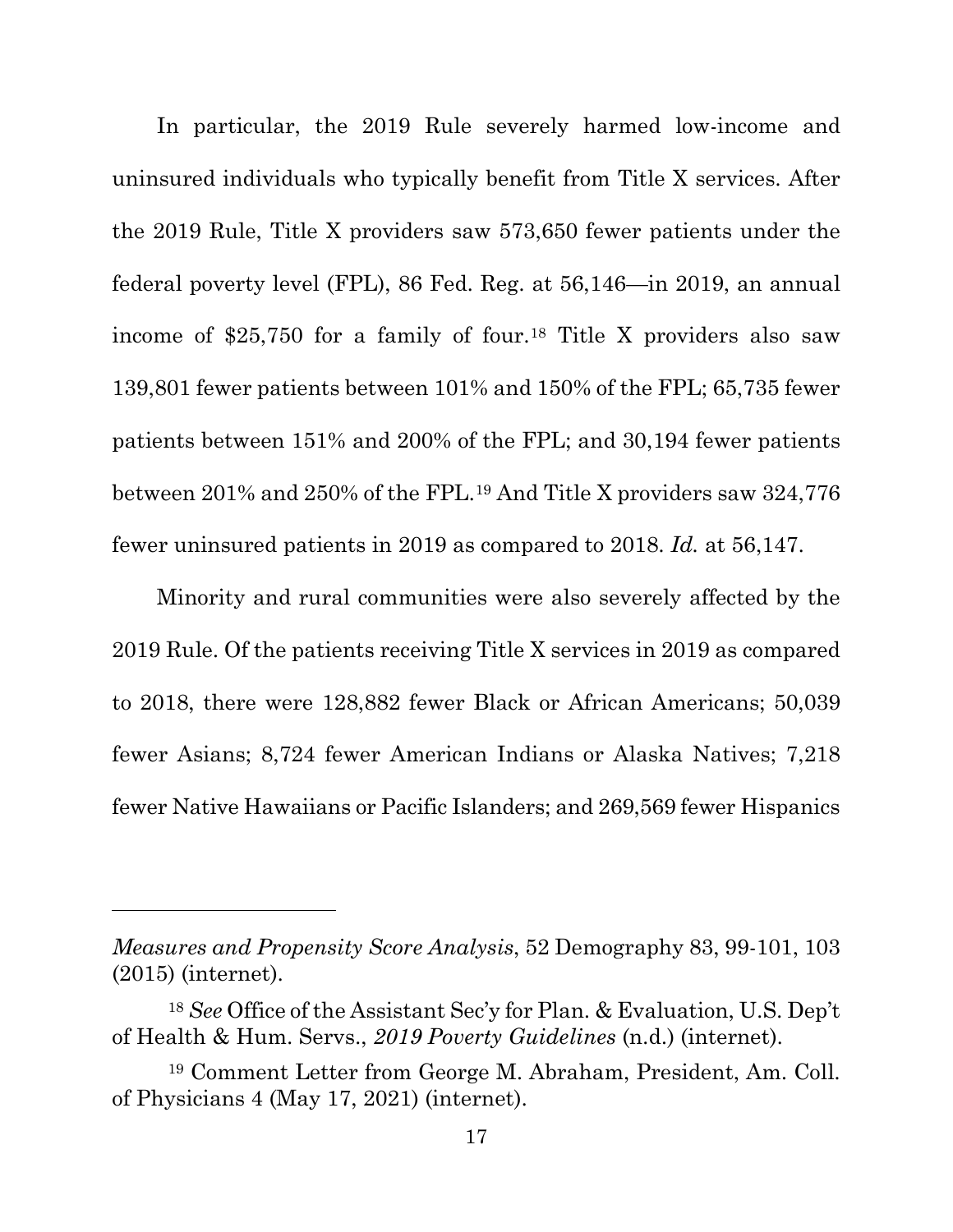or Latinos.[20](#page-25-4) The HHS Office of Population Affairs estimates that in 2020 as compared to 2019, Title X providers saw 37% fewer patients with limited English proficiency.<sup>21</sup>

Rural areas also lost Title X care, which is especially critical in such areas due to provider shortages, lack of transportation, and other factors that often limit rural residents' access to needed healthcare.<sup>22</sup> For example, Connecticut lost nearly all of its Title X providers, leaving the State with service sites only in the urban New Haven area.<sup>[23](#page-25-7)</sup> And in Colorado, 20 rural counties lost all or most healthcare providers offering contraceptive services.<sup>24</sup>

<span id="page-25-4"></span><span id="page-25-2"></span><sup>20</sup> *See* Christina Fowler et al., *Title X Family Planning Annual Report: 2019 National Summary* app. A at A-10, A-12 (Off. of Population Affs. 2020) [\(internet\)](https://opa.hhs.gov/sites/default/files/2020-09/title-x-fpar-2019-national-summary.pdf).

<span id="page-25-3"></span><span id="page-25-0"></span><sup>21</sup> Fowler et al., *2020 National Summary*, *supra*, at 26.

<span id="page-25-6"></span><span id="page-25-5"></span><sup>22</sup> *See* American Coll. of Obstetricians & Gynecologists, Comm. on Health Care for Underserved Women, Comm. Op. No. 586, at 1 (2014) [\(internet\)](https://www.acog.org/-/media/project/acog/acogorg/clinical/files/committee-opinion/articles/2014/02/health-disparities-in-rural-women.pdf) ("Rural women experience poorer health outcomes and have less access to health care than urban women. . . . Health care professionals should be aware of this issue and advocate for reducing health disparities in rural women.").

<span id="page-25-8"></span><span id="page-25-7"></span><sup>23</sup> Frederiksen et al., *Data Note: Is the Supplemental Title X Funding Awarded by HHS Filling in the Gaps in the Program?*, *supra*.

<span id="page-25-1"></span><sup>24</sup> Comment Letter from Att'ys Gen., *supra*, at 6.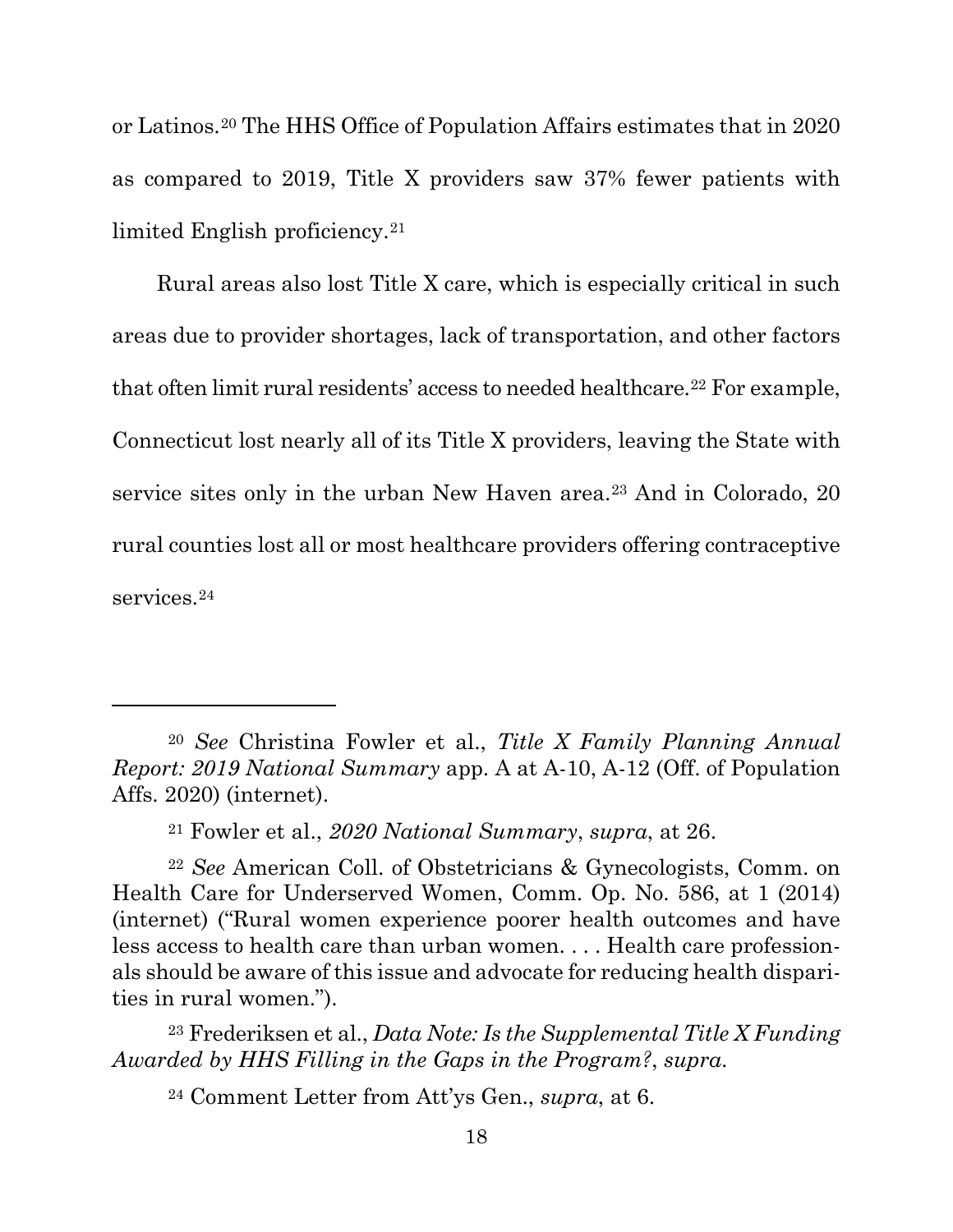### <span id="page-26-0"></span>**C. The 2019 Rule Harmed Amici States' Budgets and Capacity to Promote Public Health.**

Amici's experience under the 2019 Rule confirms that appellants' requested injunction would significantly strain States' budgets and their capacity to promote public health. In the past two years, many amici have been forced to spend millions in state funds to keep clinics open and ensure access to necessary healthcare. For instance:

- California provided \$348,488 in one-time grants to two healthcare facilities and their affiliates.[25](#page-26-1)
- New York made emergency appropriations to cover the loss of Title X funds from fall 2019 through March 2020, and thereafter established annual appropriations to offset the loss of Title X funds. A total of \$14.2 million was allocated for this purpose in fiscal year 2021. That significant appropriation required the state department of health to divert funds that had been intended for other program initiatives, and it is not expected that the State would be able to continue this level of investment in the future.
- Colorado spent nearly \$400,000 in 2020 and 2021 to mitigate the loss of Title X funds.
- Connecticut was not able to provide additional funding until the biennial state budget for 2021-2022, which included an additional \$2.1 million per year for Planned Parenthood of

<span id="page-26-1"></span><sup>25</sup> *See* Comment Letter from Att'ys Gen., *supra*, at 7. California also passed legislation specifically intended to increase funding and investment in reproductive healthcare to respond to the previous federal administration's restrictions on reproductive freedom. *See id.* at 7 n.29.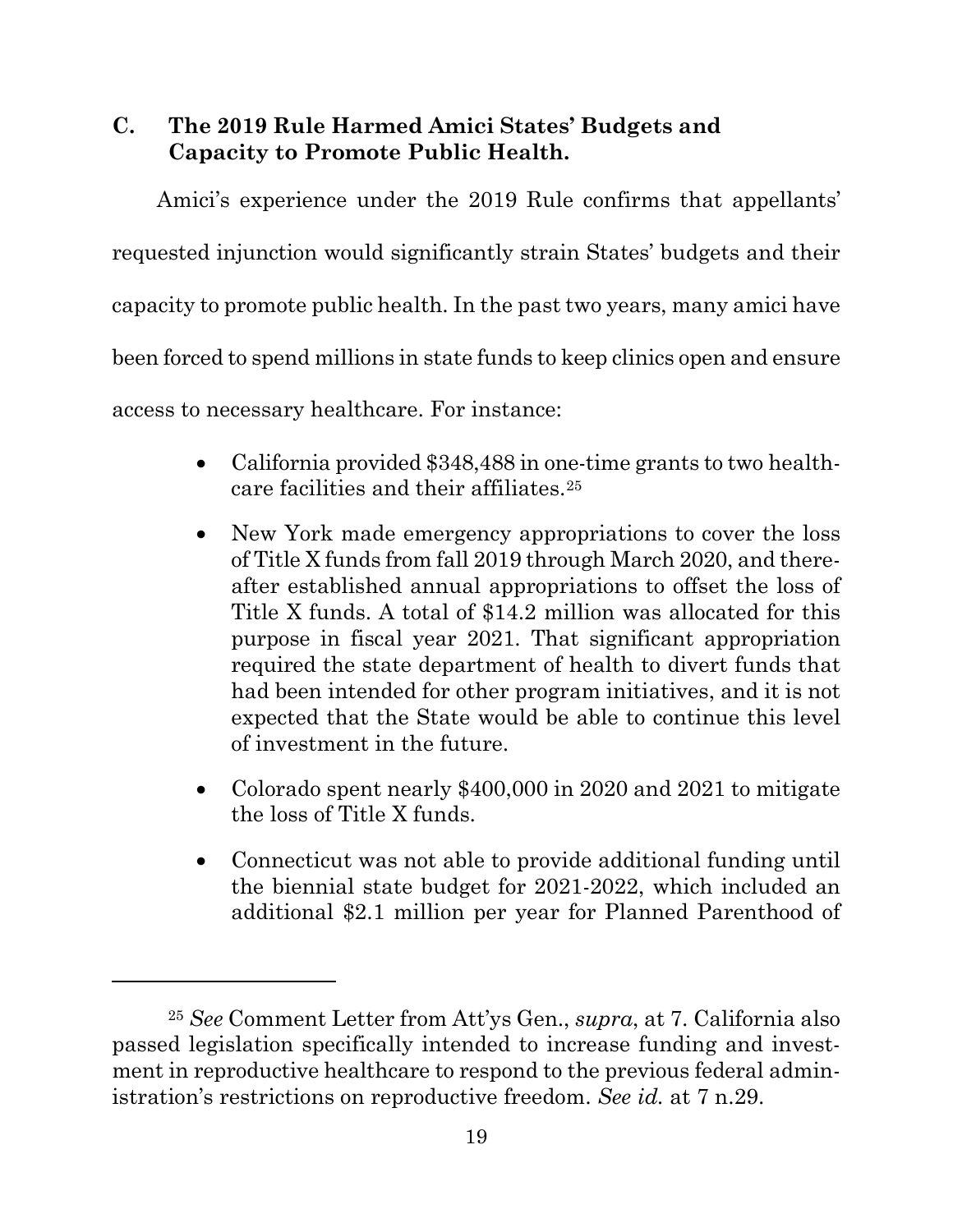Southern New England, the State's primary Title X provider before the 2019 Rule.

- Hawai'i made a one-time appropriation of \$750,000 in state funds to offset the absence of Title X funds in fiscal year 2020. However, additional funding was not appropriated for fiscal year 2021. As a result, there was a 100% reduction of the Hawai'i State Department of Health's Title X–funded staff in 2021.
- Illinois supplied \$3.7 million to fill the gap created by the loss of Title X funds.
- Maine's clinics remain open but rely on state and private funds instead of Title X funds.
- Michigan allocated approximately \$1.6 million to make up the loss of Title X funds.
- Massachusetts made an annual emergency appropriation of \$6.7 to \$8 million in state funds to replace lost Title X funds in fiscal years 2020, 2021, and 2022.
- New Jersey made an appropriation of \$9.5 million to the state department of health for family planning services to make up for the loss of Title X funds in fiscal year 2020. The family planning line item, which has continued to factor into the state budget, is \$19.5 million in the fiscal year 2021 budget and in the fiscal year 2022 budget.
- Oregon has provided state funds of approximately \$3 million per year to replace lost Title X funds and continue its family planning programs. Such funding was included in the current budget which runs from July 2021 to June 2023.
- Vermont has dedicated approximately \$1.6 million for two fiscal years to fill the gap in Title X funds.
- Washington, whose state health department was the State's sole Title X grantee, allocated \$8.4 million from general state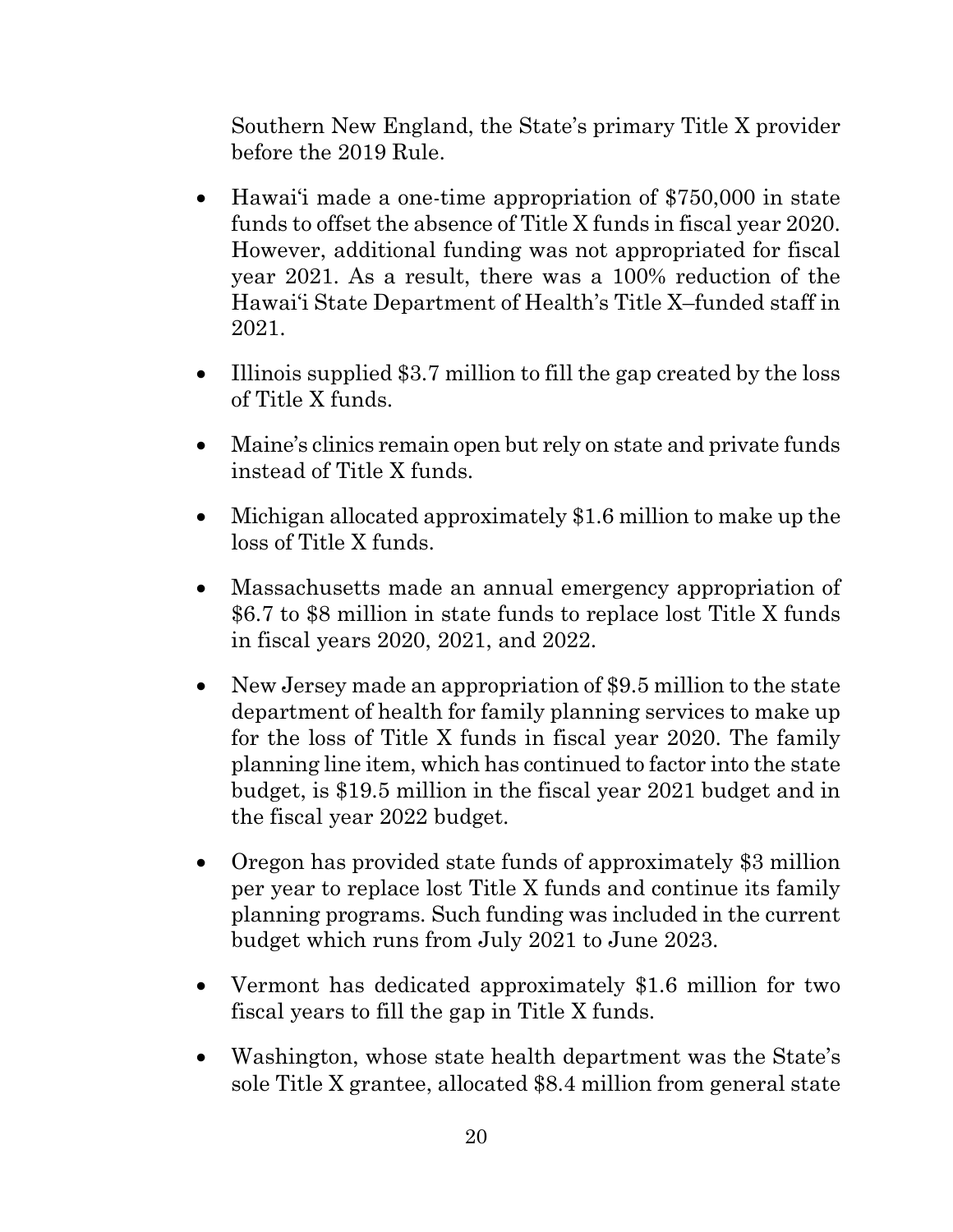funds as a temporary funding measure for a two-year period ending in June 2022 to offset the loss of Title X funds.<sup>[26](#page-28-0)</sup>

Many of these supplemental funds are one-time grants or rely on other finite sources of support that have been or will be exhausted. And the need to replace Title X funds means fewer resources available for other public health purposes. The temporary infusion of millions of dollars in state healthcare spending, particularly during the time of exceptional public need caused by COVID-19, strained state budgets and left family planning programs uncertain of their ability to continue providing care. An injunction halting the continued implementation of the 2021 Rule would further impair amici's capacity to deliver critical healthcare to their residents, in contravention of amici's long and substantial reliance on Title X funding.

<span id="page-28-0"></span><sup>26</sup> *See* Comment Letter from Att'ys Gen., *supra*, at 7-9.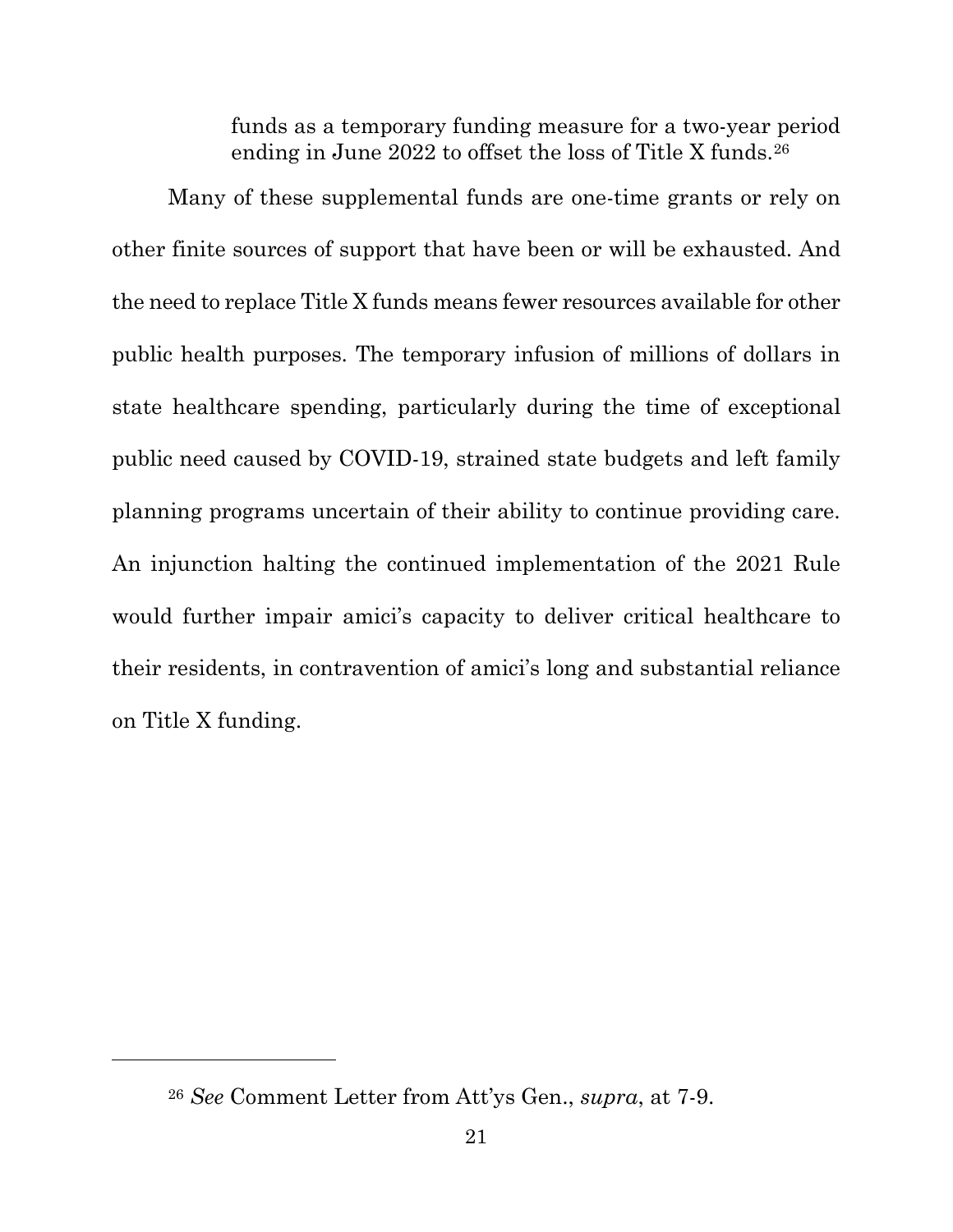#### <span id="page-29-0"></span>**D. The 2021 Rule's Return to the Longstanding Policies of the Title X Program Has Permitted Providers to Reenter the Program and Expand Access to Healthcare.**

By reverting to the longstanding policies of the Title X program before 2019, the 2021 Rule has already permitted providers to rejoin the Title X networks in amici States and across the country and will allow expansion of the networks as new Title X grants are awarded. The rebuilding of the Title X program under the 2021 Rule will have a corresponding positive impact on the restoration and expansion of Title X services, including in rural and underserved areas that had lost all such services, and will permit clinics to return to Title X fee scales, including sliding fees based on patients' ability to pay. These positive impacts heavily outweigh any speculative harms alleged by appellants.

The 2021 Rule has allowed former Title X grantees forced out of the program by the 2019 Rule to rapidly reenter the program and expand Title X networks to serve many more patients. For example, before the 2021 Rule took effect in November 2021, California had 242 clinic sites receiving Title X funding. Only a few months after the 2021 Rule was implemented, the number of clinic sites is now 396—an increase of more than 160%. And between 2021 and 2022, the number of patients in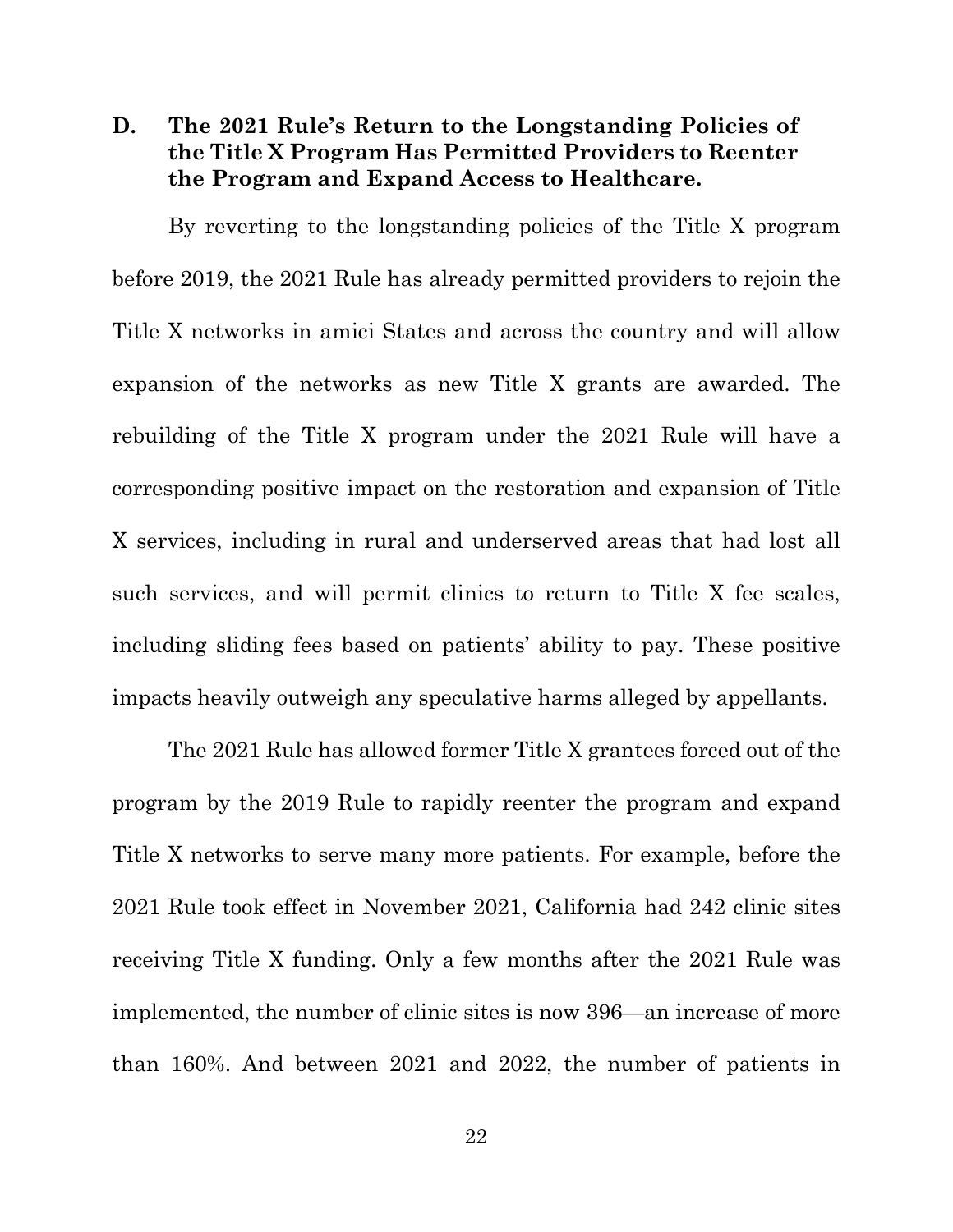California receiving Title X services has more than doubled, from 222,154 to 500,000. Similarly, in Michigan, Planned Parenthood of Michigan has reentered the Title X program, restoring Title X funding to 16 former service sites throughout the State.

Grantees in other amici States have similarly expanded their Title X networks, including in underserved communities. For example, two subrecipients in Pennsylvania that had left because of the 2019 Rule have now rejoined the Title X network. And depending on the amount of Title X funds awarded in 2022, grantees in Pennsylvania plan to add at least 9 more providers to their Title X network—including at least 5 providers that had left because of the 2019 Rule. Some of these providers would be located in counties where there is no Title X provider within 25 miles. One Pennsylvania grantee's mobile health program serves hundreds of individuals in a largely rural 23-county area by providing reproductive care, cervical and breast cancer screenings, vaccinations, and food pantry access. Subrecipients of a grantee in Nevada have also applied for Title X funds under the 2021 Rule and plan to expand to new locations; increase hours; and provide additional healthcare services for hard-to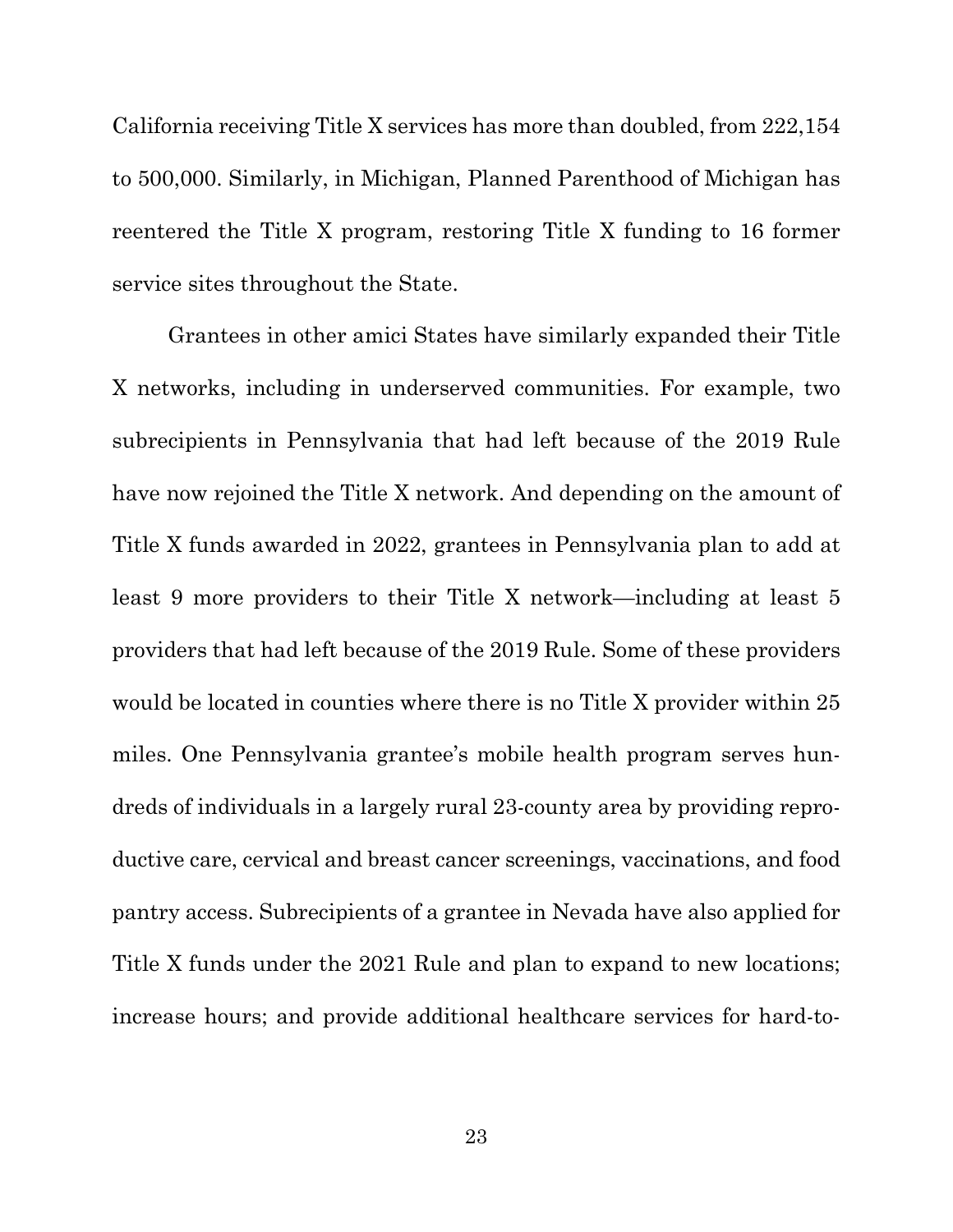reach communities, including the uninsured, young, rural, and homeless populations.

<span id="page-31-0"></span>There is no support for appellants' contention that providers will object to the longstanding policies restored by the 2021 Rule, and that Title X networks will therefore shrink. As this Court recognized, appellants have provided no evidence that the 2021 Rule has caused a decrease in Title X providers or services in appellant States or any other State. *See Ohio*, 2022 WL 413680, at \*3-4, \*3 n.3. Instead, former Title X grantees in amici States and even in appellant States have successfully sought Title X funds after the implementation of the 2021 Rule. In January 2022, HHS awarded \$6.6 million in emergency grant funds to assist States currently without Title X providers or in need of increased Title X services.[27](#page-31-2) And in late March 2022, HHS awarded \$256.6 million in grant funds to restore and expand Title X networks across the country. Grantees in amici States received \$120.5 million in Title X funds. And grantees in the 12

<span id="page-31-2"></span><span id="page-31-1"></span><sup>27</sup> Press Release, U.S. Dep't of Health & Hum. Servs., *HHS Awards \$6.6 Million to Address Increased Need for Title X Family Planning Services* (Jan. 21, 2022) [\(internet\)](https://www.hhs.gov/about/news/2022/01/21/hhs-awards-6.6-million-address-increased-need-for-title-x-family-planning-services.html). Indeed, a grantee in Alabama—a State appearing as an appellant in this appeal—received nearly \$1.5 million in Title X funds. *See id.*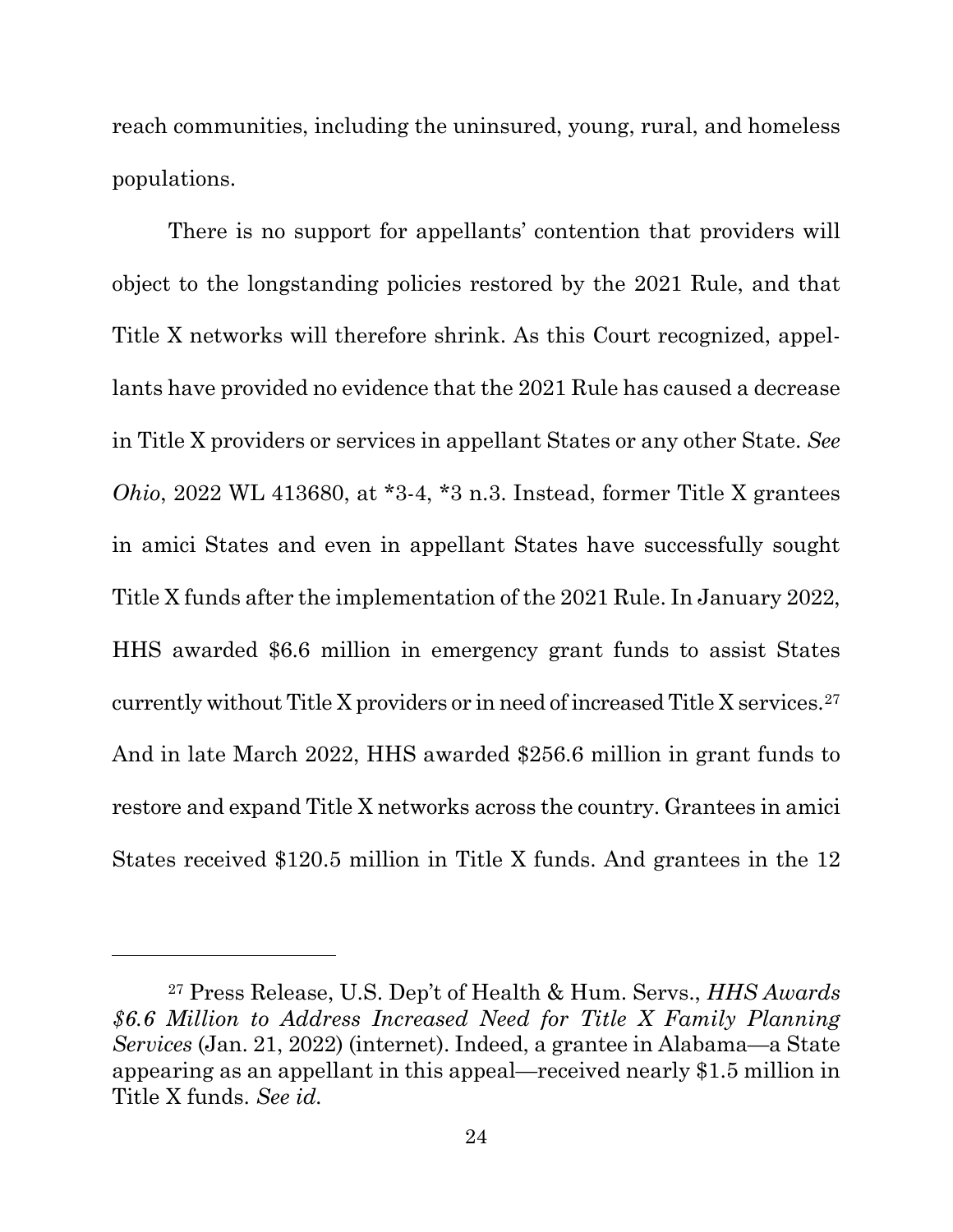States appearing as appellants here received more than \$64 million over 25% of the total funds awarded. Thus, under the 2021 Rule, grantees in amici States and in each of the twelve appellant States have sought and obtained funding that can be used to immediately restore Title X networks and expand services.[28](#page-32-3) 

#### **POINT II**

#### <span id="page-32-1"></span><span id="page-32-0"></span>**INJUNCTIVE RELIEF IS NOT WARRANTED AT THIS STAGE OF THE PROCEEDINGS AND, IF GRANTED AT ALL, MUST ACCOUNT FOR AMICI'S SIGNIFICANT RELIANCE INTERESTS**

Appellants have failed to show a likelihood of irreparable injury necessary to obtain a preliminary injunction halting the implementation of the 2021 Rule and restoring the 2019 Rule's policies. And neither the equities nor public interest support such an injunction, as demonstrated by the 2019 Rule's devastating impact on patients and public health, and the 2021 Rule's beneficial impact on the restoration of the Title X network. This Court therefore need not address appellants' likelihood of success on the merits. For the same reasons, contrary to appellant's suggestion,

<span id="page-32-3"></span><span id="page-32-2"></span><sup>28</sup> Press Release, U.S. Dep't of Health & Hum. Servs., *HHS Awards \$256.6 Million to Expand and Restore Access to Equitable and Affordable Title X Family Planning Services Nationwide* (Mar. 30, 2022) [\(internet\)](https://www.hhs.gov/about/news/2022/03/30/hhs-awards-256-million-to-expand-restore-access-to-equitable-affordable-title-x-family-planning-services-nationwide.html).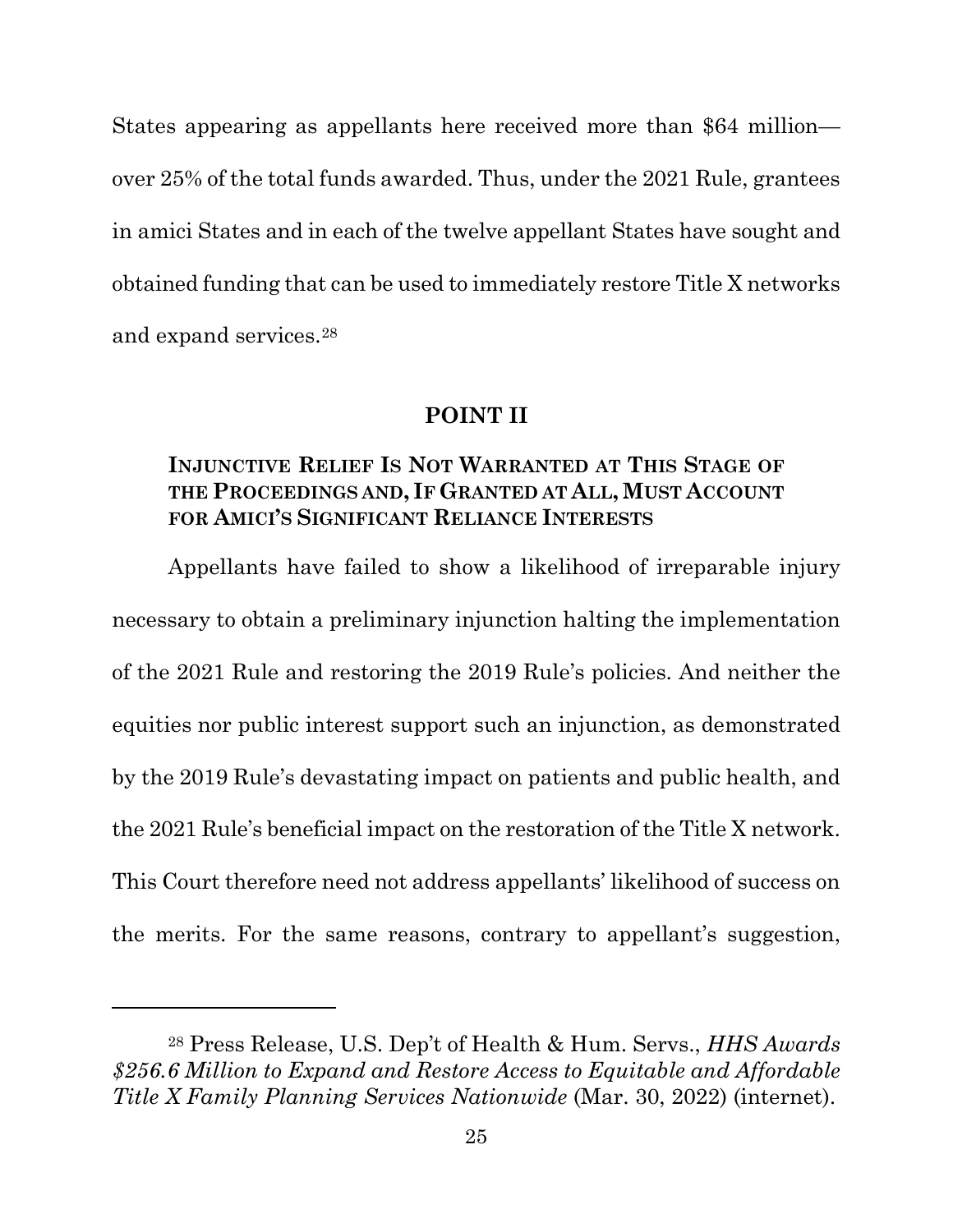appellants are not entitled to a decision on the merits or a permanent injunction in their favor at this stage of the proceedings.[29](#page-33-3) *See* Br. at 56- 57.

<span id="page-33-2"></span><span id="page-33-1"></span><span id="page-33-0"></span>"An injunction is a matter of equitable discretion; it does not follow from success on the merits as a matter of course." *Winter*, 555 U.S. at 32. *see also Benisek*, 138 S. Ct. at 1943-44. To enter a preliminary or permanent injunction, a court must find that the plaintiff has established a likelihood of irreparable injury that is "immediate, not speculative or theoretical." *D.T.*, 942 F.3d at 327 (quotation marks omitted); *see also Winter*, 555 U.S. at 22. The court must also consider whether the balance of equities tips in favor of the movant and whether an injunction is in the public interest. *Winter*, 555 U.S. at 20. And the court "should pay particular regard for the public consequences" in exercising its discretion regarding "the extraordinary remedy of injunction." *Id.* at 24 (quotation marks omitted).

<span id="page-33-3"></span><sup>29</sup> In any event, HHS's brief to this Court explains that appellants have failed to demonstrate a likelihood of success on the merits of their claims that the 2021 Rule is contrary to law or arbitrary and capricious. *See* Br. for Appellees at 26-45.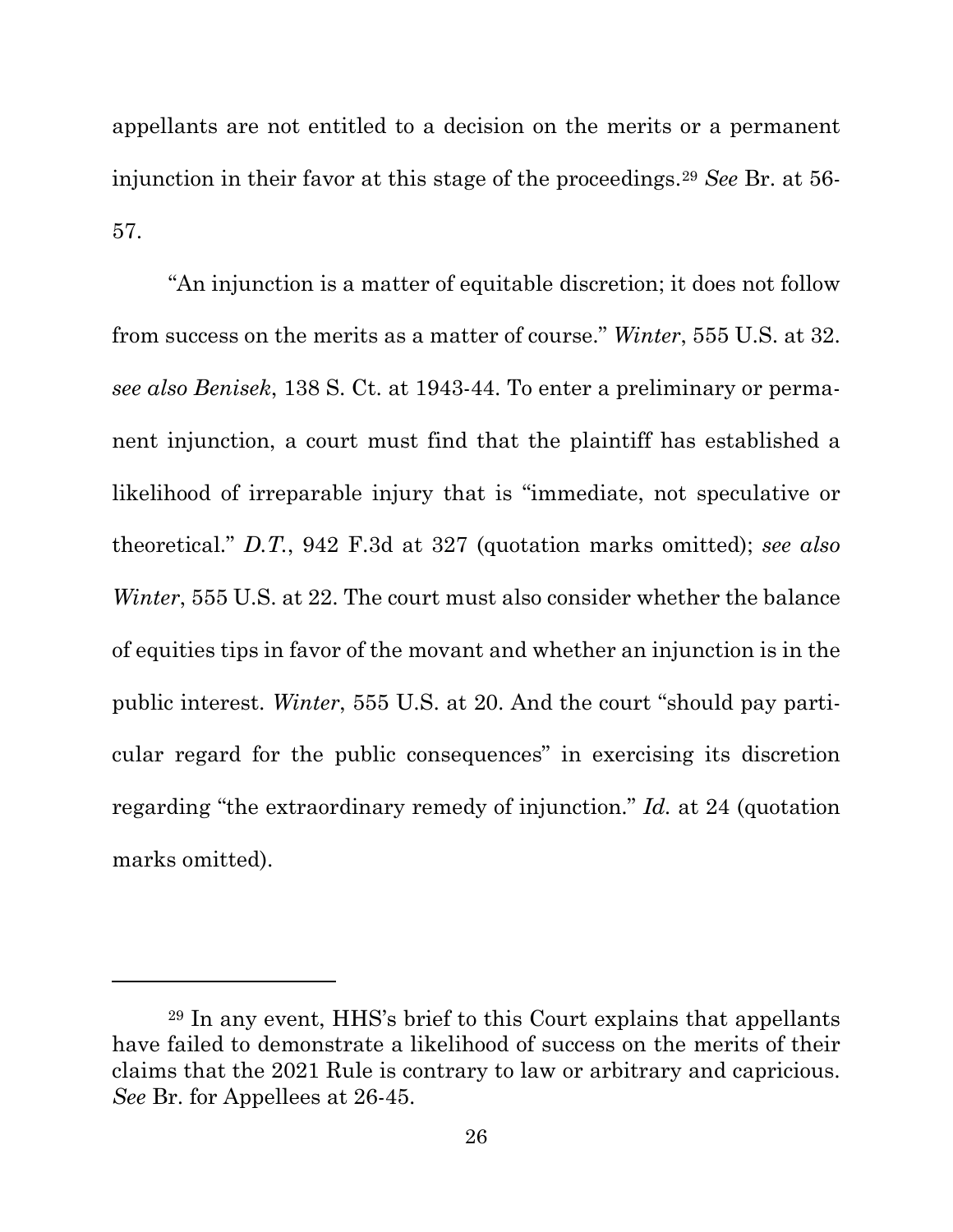<span id="page-34-1"></span>Appellants are not entitled to a preliminary or permanent injunction here because they cannot establish a likelihood of irreparable injury or that the equities and public interest favor an injunction. This Court has already determined that appellants' assertions of irreparable injury are insufficient to support injunctive relief on this record, *see Ohio*, 2022 WL 413680, at \*3-5, and amici's experience confirms that the equities and public interest tip heavily against appellants' requested injunction. The district court therefore correctly denied appellants' motion for a preliminary injunction. For those same reasons, entry of a permanent injunction on this record and at this stage of the proceedings would be improper, as a permanent injunction requires the same showing as a preliminary injunction regarding irreparable injury, the balance of equities, and the public interest. *See Winter*, 555 U.S. at 20, 32-33; *see also eBay Inc. v. MercExchange, L.L.C.*, 547 U.S. 388, 391 (2006) (permanent injunction standard).

<span id="page-34-2"></span><span id="page-34-0"></span>In the unlikely event that this Court chooses to reach the merits and concludes that appellants have shown sufficient likelihood of success, together with the other relevant factors, to warrant some injunctive relief, any such relief must account for the reliance interests that would be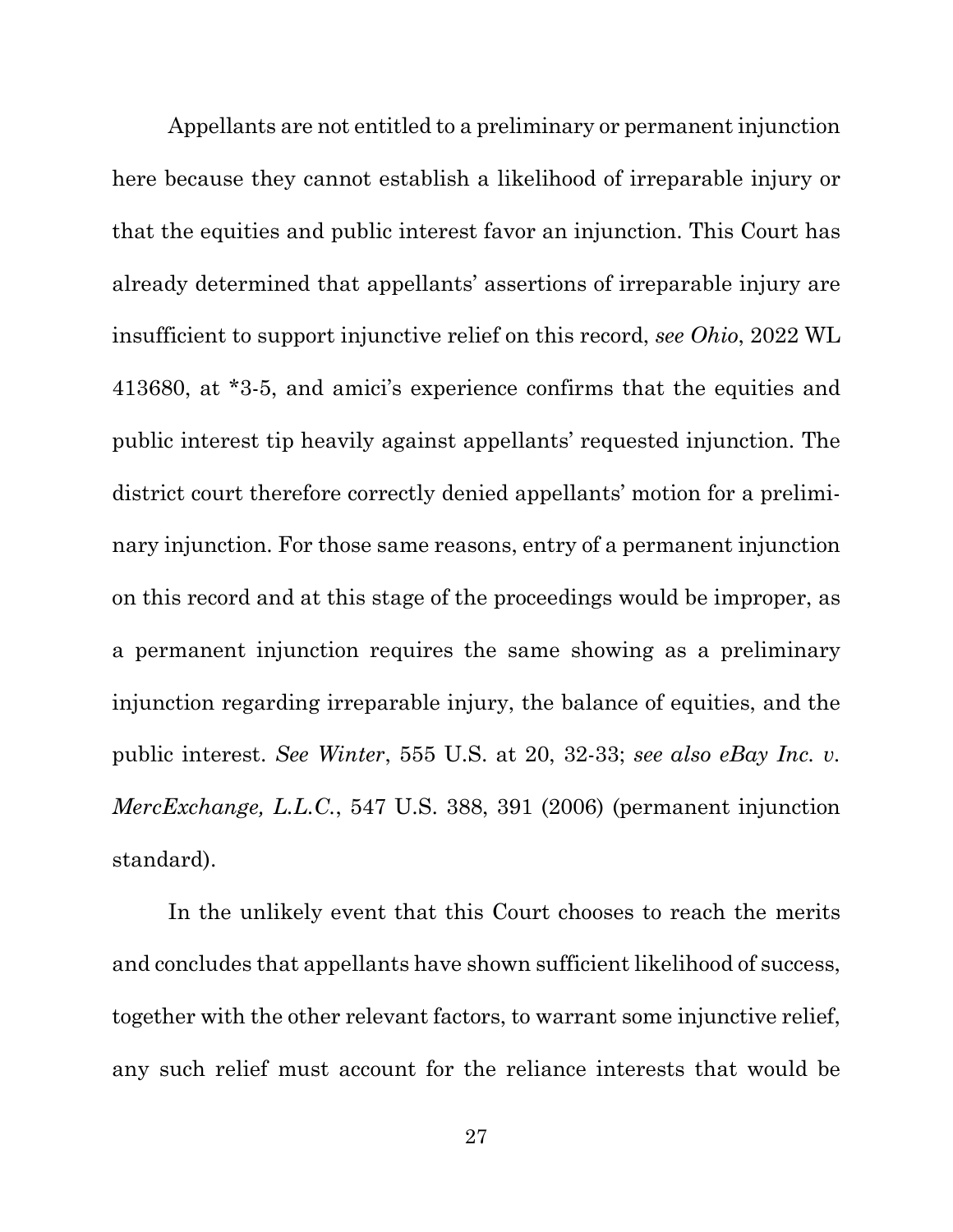affected by undercutting the 2021 Rule. Such interests include amici States' significant stake in the continuation of three decades of federal policy governing the Title X program, which the 2019 Rule briefly upended but the 2021 Rule has restored.[30](#page-35-4)

<span id="page-35-1"></span>Equitable remedies such as injunctions are distinguished by their "[f]lexibility rather than rigidity," which affords the judiciary the power to "mould each decree to the necessities of the particular case." *Hecht Co. v. Bowles*, 321 U.S. 321, 329 (1944). Consistent with these principles, courts have been especially careful to devise remedies that minimize harm to long-established programs or policies with substantial nationwide impact.[31](#page-35-5) 

For example, courts have sometimes remanded a matter to an agency without vacating the agency's underlying action, despite holding

<span id="page-35-4"></span><span id="page-35-0"></span><sup>30</sup> In contrast to amici's "serious reliance interests" on HHS's "longstanding polic[y]" before 2019, *see Encino Motorcars, LLC v. Navarro*, 579 U.S. 211, 222 (2016) (quotation marks omitted), appellants proffered evidence concerning the reliance interests that only one of the 12 appellants (Ohio) had purportedly developed based on the short-lived 2019 Rule. *See* Br. at 38-39; *see also Ohio*, 2022 WL 413680, at \*3 & n.3.

<span id="page-35-5"></span><span id="page-35-3"></span><span id="page-35-2"></span><sup>31</sup> Ronald M. Levin, *"Vacation" at Sea: Judicial Remedies and Equitable Discretion in Administrative Law*, 53 Duke L.J. 291, 323, 326-29 (2003) [\(internet\)](https://scholarship.law.duke.edu/cgi/viewcontent.cgi?article=1198&context=dlj).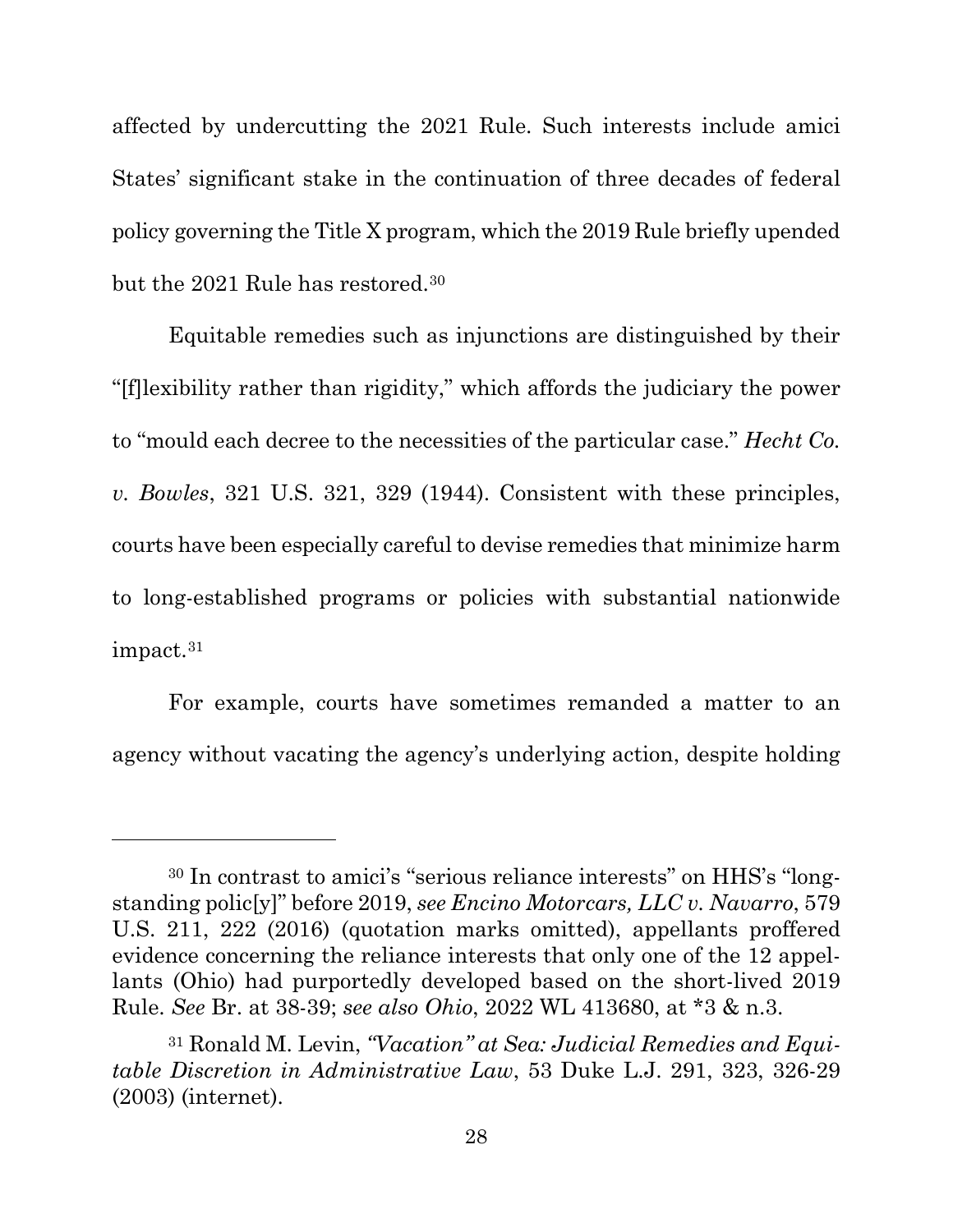<span id="page-36-5"></span><span id="page-36-4"></span><span id="page-36-2"></span>that the agency violated the Administrative Procedure Act. *See, e.g.*, *Texas Ass'n of Mfrs. v. United States Consumer Prod. Safety Comm'n*, 989 F.3d 368, 389-90 (5th Cir. 2021); *Central & S.W. Servs., Inc. v. EPA*, 220 F.3d 683, 692, 702 (5th Cir. 2000).[32](#page-36-6) Courts have employed this approach where vacatur would be "disruptive" and there is "at least a serious possibility that the agency will be able to substantiate its decision given an opportunity to do so." *Central & S.W. Servs.*, 220 F.3d at 692 (quotation and alteration marks omitted); *see also Radio-Television News Dirs. Ass'n v. FCC*, 184 F.3d 872, 888 (D.C. Cir. 1999) (remanding matter for agency's further consideration, including possibility of conducting a new rulemaking); *Allied-Signal, Inc. v. U.S. Nuclear Regul. Comm'n*, 988 F.2d 146, 151 (D.C. Cir. 1993) (remanding where it was "conceivable" that the agency could explain its action).

<span id="page-36-6"></span><span id="page-36-3"></span><span id="page-36-1"></span><span id="page-36-0"></span><sup>32</sup> *See also Black Warrior Riverkeeper, Inc. v. U.S. Army Corps of Eng'rs*, 781 F.3d 1271, 1290-92 (11th Cir. 2015) (collecting cases); *accord Department of Homeland Sec. v. Regents of the Univ. of Cal*., 140 S. Ct. 1891, 1907-08 (2020) (recognizing that, where an agency's explanation for its action is inadequate, a court "may remand [the matter] for the agency" to provide a fuller explanation of its reasoning or take new agency action).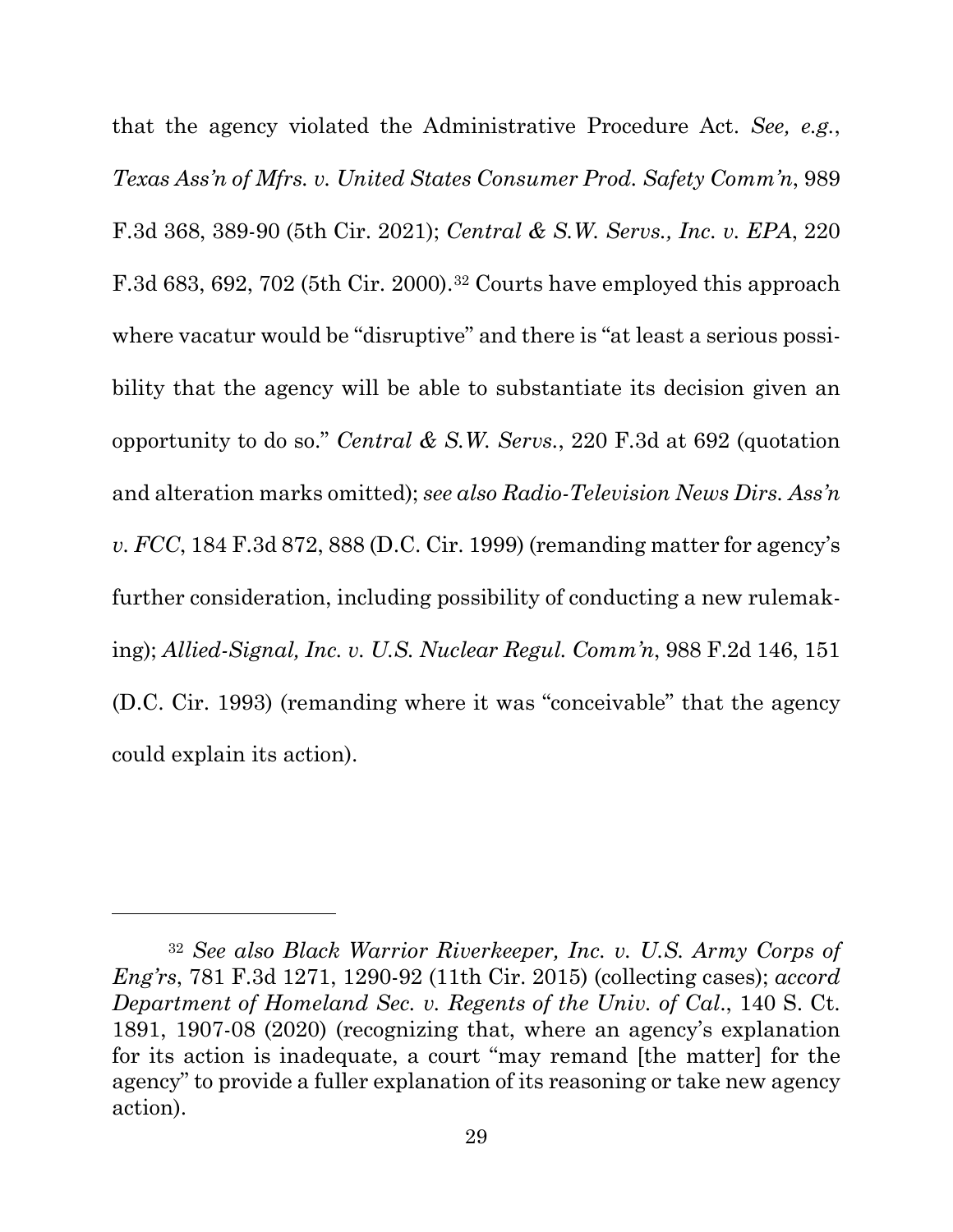<span id="page-37-4"></span><span id="page-37-3"></span><span id="page-37-2"></span>Courts have also sometimes vacated an agency action but stayed the order of vacatur for a "limited time to allow the agency to attempt to cure the defects that the court has identified." *NAACP v. Trump*, 298 F. Supp. 3d 209, 244, 245 (D.D.C. 2018). In other cases, courts have stayed an order of vacatur pending development of a new plan or promulgation of a new rule. *See Natural Res. Def. Council, Inc. v. EPA*, 301 F. Supp. 3d 133, 145 (D.D.C. 2018); *see also Friends of the Earth, Inc. v. EPA*, 446 F.3d 140, 148 (D.C. Cir. 2006) (recognizing that district courts "retain. some remedial discretion" to stay their orders and give a regulated entity a "reasonable opportunity" to develop a plan to come into compliance with federal law). Indeed, courts have employed similar methods to minimize harm to significant reliance interests even when holding laws or governmental actions unconstitutional. *See, e.g.*, *Northern Pipeline Constr. Co. v. Marathon Pipe Line Co.*, 458 U.S. 50, 87 (1982) (plurality opinion) (temporarily staying judgment to allow Congress to address constitutional deficiency); *Buckley v. Valeo*, 424 U.S. 1, 143 (1976) (per curiam)  $(same).<sup>33</sup>$  $(same).<sup>33</sup>$  $(same).<sup>33</sup>$ 

<span id="page-37-6"></span><span id="page-37-5"></span><span id="page-37-1"></span><span id="page-37-0"></span><sup>33</sup> *See also, e.g.*, *Aurelius Inv., LLC v. Puerto Rico*, 915 F.3d 838, 862-63 (1st Cir. 2019) (staying mandate for 90 days to allow the President (*continued on the next page*)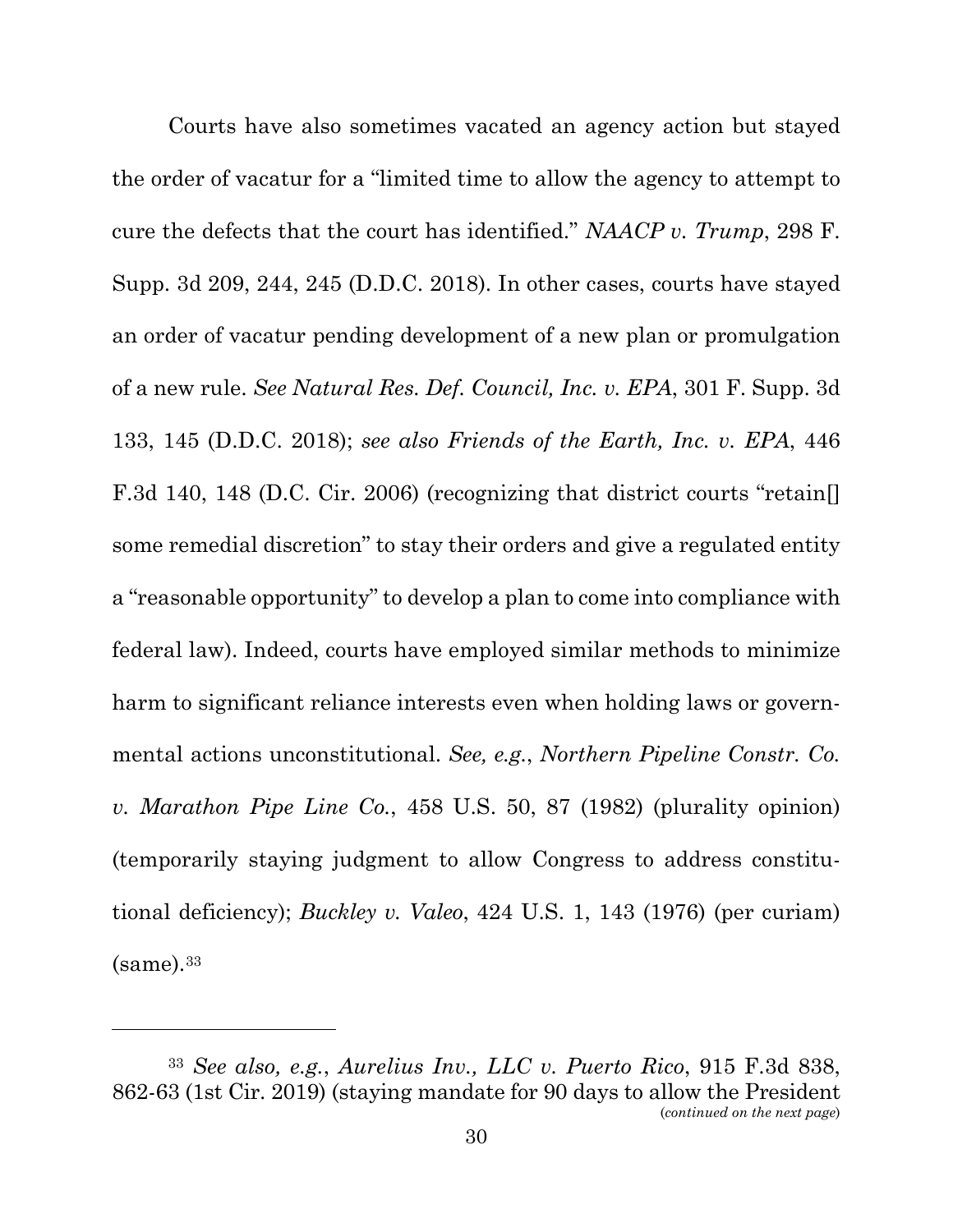Accordingly, even if the Court were to conclude that injunctive relief is warranted here, any such relief must be carefully crafted to take account of amici's significant reliance interests and to minimize the harms that would flow from invalidating HHS's longstanding policies governing the Title X program.

<span id="page-38-1"></span><span id="page-38-0"></span>and Senate to remedy defective appointments to oversight board or "reconstitute the Board in accordance with the Appointments Clause," and clarifying that the ruling did not "eliminate any otherwise valid actions of the Board prior to the issuance of our mandate in this case"), *rev'd on other grounds sub nom. Financial Oversight & Mgmt. Bd. for P.R. v. Aurelius Inv., LLC*, 140 S. Ct. 1649 (2020); *Moore v. Madigan*, 702 F.3d 933, 942 (7th Cir. 2012) (staying mandate for 180 days to allow Illinois legislature to craft new legislation after holding that the State's law regulating the carrying of firearms in public violated the Second Amendment); *EEOC v. CBS, Inc.*, 743 F.2d 969, 975-76 (2d Cir. 1984) (staying mandate for approximately four months to afford Congress an opportunity to "take appropriate measures" to remedy the invalid transfer of powers to the agency).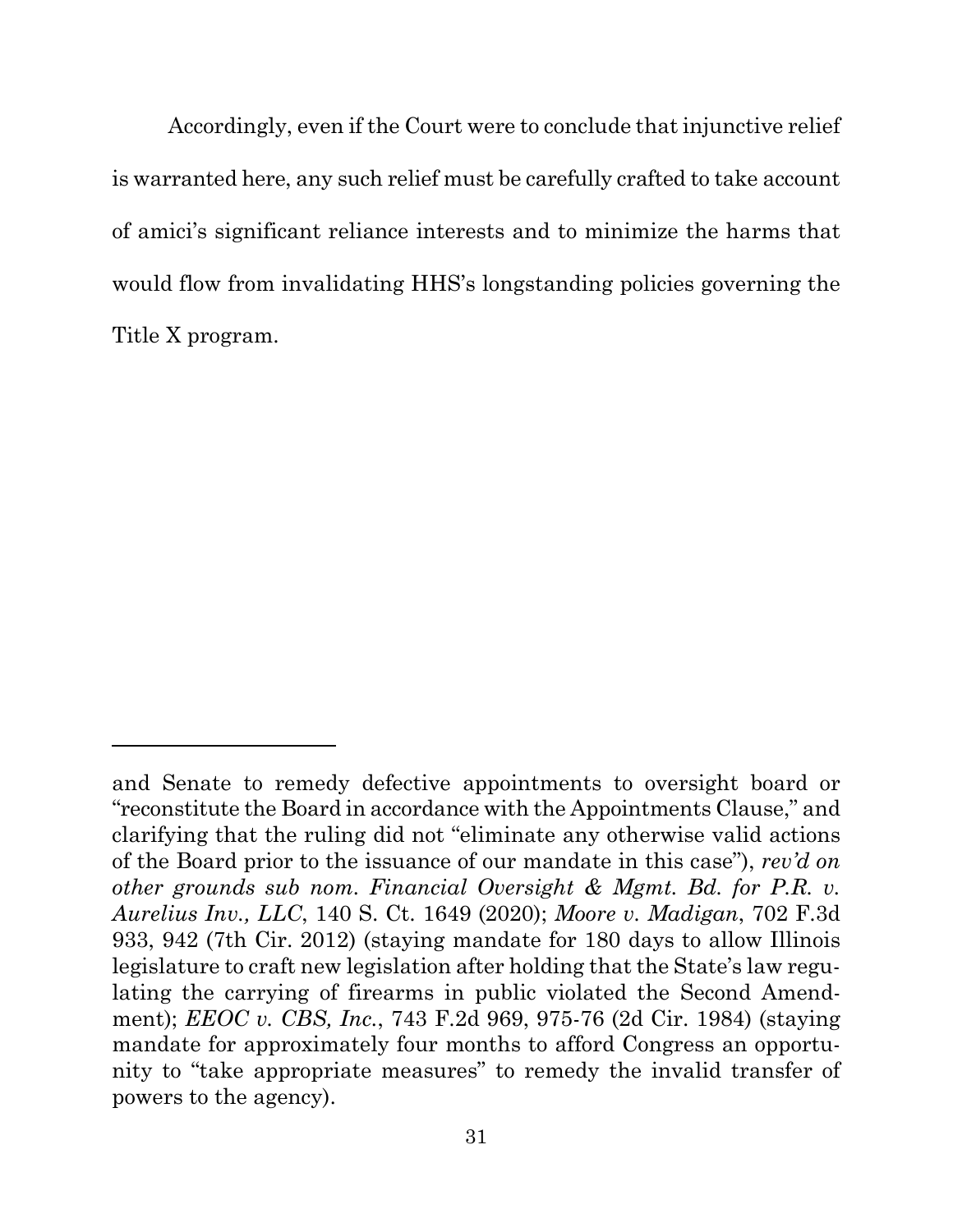#### **CONCLUSION**

<span id="page-39-0"></span>The Court should affirm the district court's order denying appellants'

motion for a preliminary injunction.

Dated: New York, New York March 31, 2022

Respectfully submitted,

ROB BONTA *Attorney General State of California*  RENU R. GEORGE *Senior Assistant Attorney General* KARLI EISENBERG KATHLEEN BOERGERS *Supervising Deputy Attorneys General* KETAKEE KANE LAUREN ZWEIER *Deputy Attorneys General* 

California Department of Justice 1515 Clay Street, 20th Floor Oakland, CA 94612-0550 (510) 879-1519 ketakee.kane@doj.ca.gov

*(Counsel listing continues on the next two pages.)*

LETITIA JAMES *Attorney General State of New York* BARBARA D. UNDERWOOD  *Solicitor General*  ANISHA S. DASGUPTA *Deputy Solicitor General* LAURA ETLINGER *Assistant Solicitor General*

By: /s/ *Blair J. Greenwald* BLAIR J. GREENWALD *Assistant Solicitor General*

> Office of the Attorney General 28 Liberty Street New York, NY 10005 (212) 416-6102 blair.greenwald@ag.ny.gov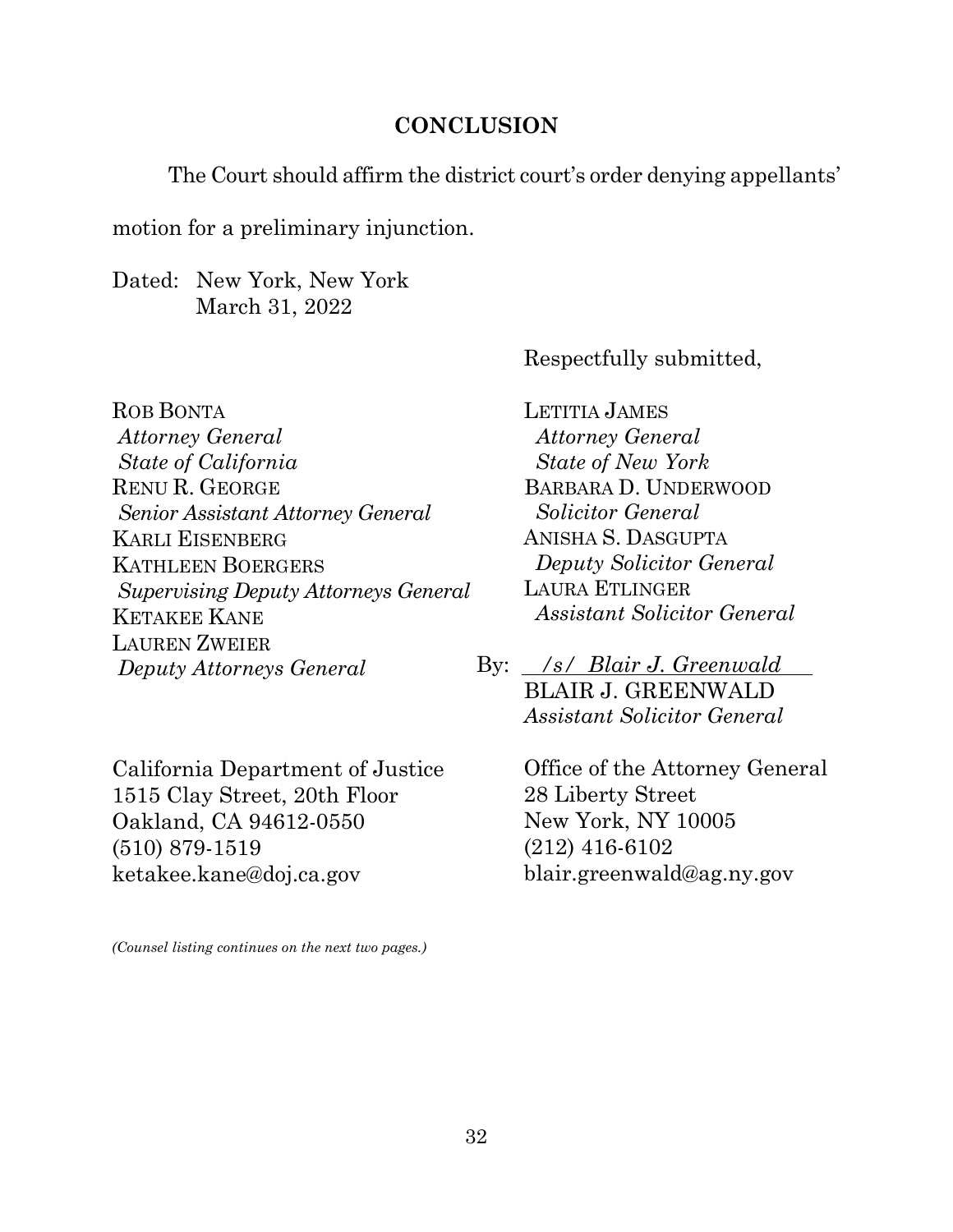PHILIP J. WEISER *Attorney General State of Colorado* 1300 Broadway Denver, CO 80203

WILLIAM TONG  *Attorney General State of Connecticut*  165 Capitol Avenue Hartford, CT 06106

KATHLEEN JENNINGS  *Attorney General State of Delaware*  820 N. French Street Wilmington, DE 19801

HOLLY T. SHIKADA  *Attorney General State of Hawai'i*  425 Queen Street Honolulu, HI 96813

KWAME RAOUL *Attorney General State of Illinois* 100 West Randolph Street Chicago, IL 60601

AARON M. FREY *Attorney General State of Maine* 6 State House Station Augusta, ME 04333

BRIAN E. FROSH *Attorney General State of Maryland* 200 Saint Paul Place Baltimore, MD 21202

MAURA HEALEY *Attorney General Commonwealth of Massachusetts* One Ashburton Place Boston, MA 02108

DANA NESSEL  *Attorney General State of Michigan* P.O. Box 30212 Lansing, MI 48909

KEITH ELLISON *Attorney General State of Minnesota* 102 State Capitol 75 Rev. Dr. Martin Luther King Jr. Blvd. St. Paul, MN 55155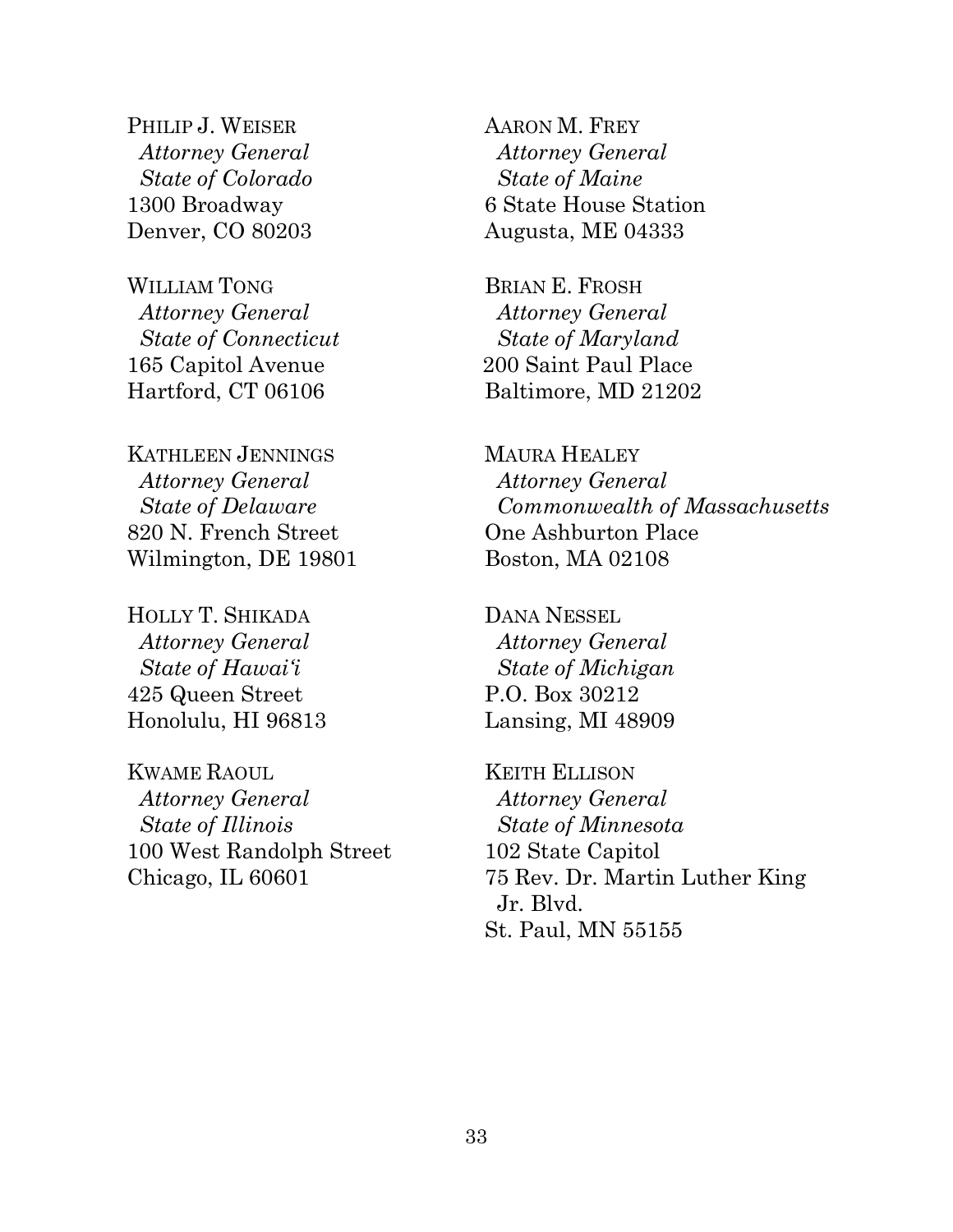AARON D. FORD *Attorney General State of Nevada* 100 North Carson Street Carson City, NV 89701

MATTHEW J. PLATKIN  *Acting Attorney General State of New Jersey* 25 Market Street Trenton, NJ 08625

HECTOR BALDERAS  *Attorney General State of New Mexico* P.O. Drawer 1508 Santa Fe, NM 87504

JOSHUA H. STEIN  *Attorney General State of North Carolina* Department of Justice 114 W. Edenton Street Raleigh, NC 27603

ELLEN F. ROSENBLUM  *Attorney General State of Oregon* 1162 Court Street N.E. Salem, OR 97301

JOSH SHAPIRO *Attorney General Commonwealth of Pennsylvania* Strawberry Square Harrisburg, PA 17120

PETER F. NERONHA *Attorney General State of Rhode Island* 150 South Main Street Providence, RI 02903

THOMAS J. DONOVAN, JR.  *Attorney General State of Vermont* 109 State Street Montpelier, VT 05609

ROBERT W. FERGUSON  *Attorney General State of Washington*  P.O. Box 40100 Olympia, WA 98504

JOSHUA L. KAUL  *Attorney General State of Wisconsin*  17 West Main Street Madison, WI 53703

KARL A. RACINE *Attorney General District of Columbia* 400 6th Street, NW, Suite 8100 Washington, D.C. 20001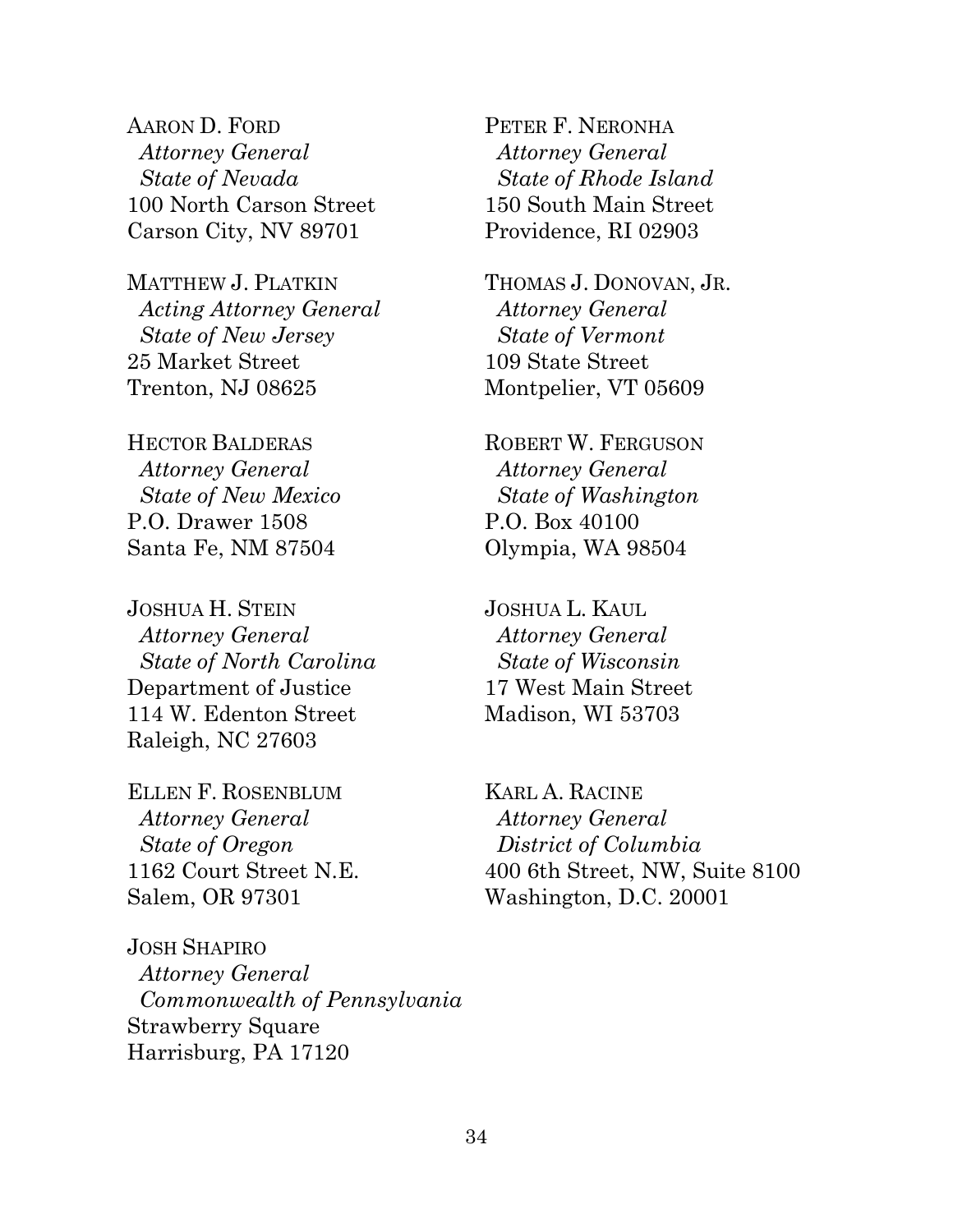#### **CERTIFICATE OF COMPLIANCE**

Pursuant to Rule 32(a) of the Federal Rules of Appellate Procedure, Kelly Cheung, an employee in the Office of the Attorney General of the State of New York, hereby certifies that according to the word count feature of the word processing program used to prepare this brief, the brief contains 6,368 words and complies with the typeface requirements and length limits of Rules 29 and 32(a)(5)-(7) and the corresponding local rules.

. /s/ *Kelly Cheung* .